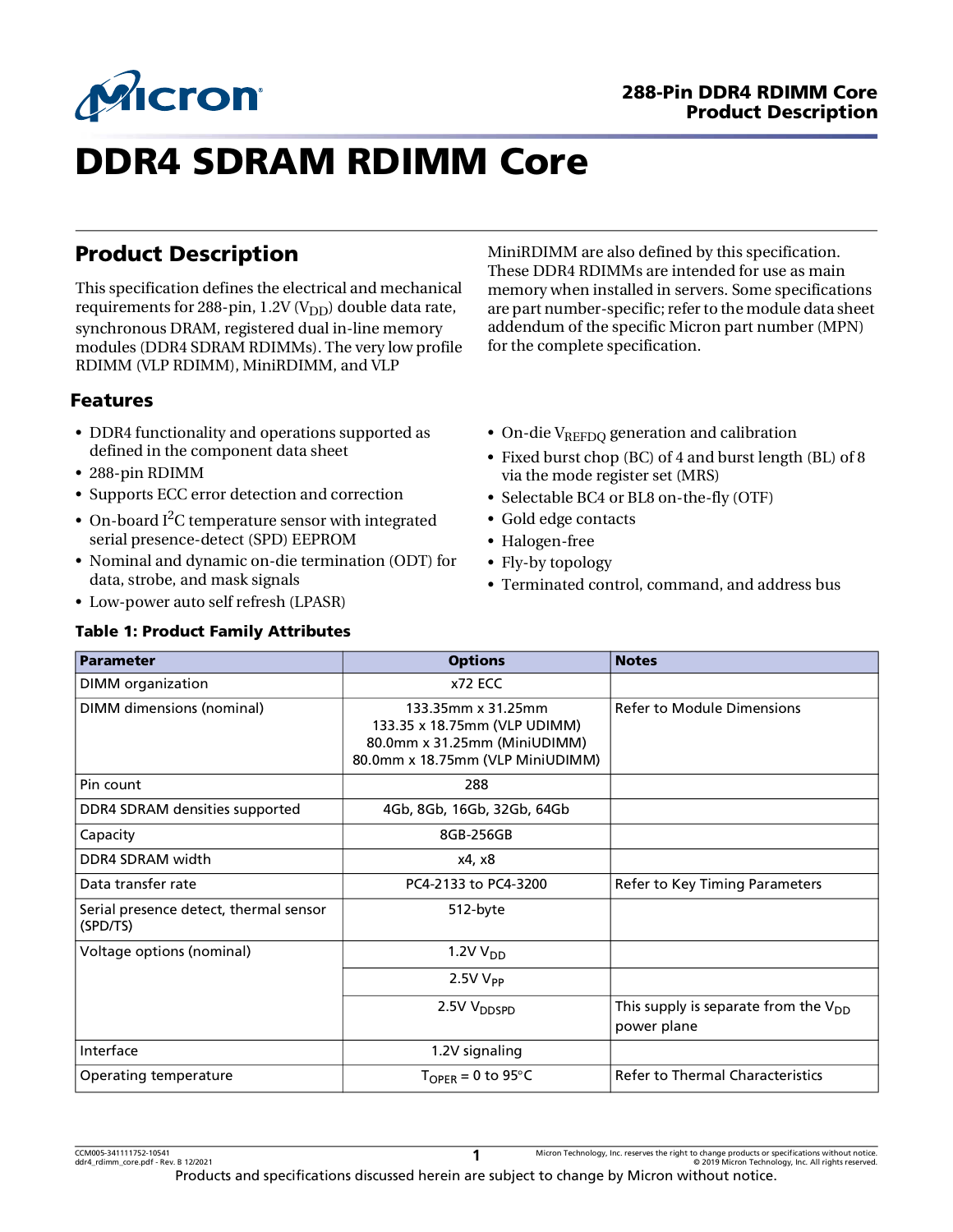

|              |             |                          |               | <b>DBI Disabled - Data Rate (MT/s) CL</b> |      |                                            |                 |                 |        |      |                        |                      |                      |
|--------------|-------------|--------------------------|---------------|-------------------------------------------|------|--------------------------------------------|-----------------|-----------------|--------|------|------------------------|----------------------|----------------------|
|              |             | 24                       | 22            | 21                                        |      | 20, 19   18, 17   16, 15   14, 13   12, 11 |                 |                 |        | 10   |                        |                      |                      |
| <b>Speed</b> |             |                          |               | <b>DBI Enabled - Data Rate (MT/s) CL</b>  |      | <sup>t</sup> RCD                           | <sup>t</sup> RP | <sup>t</sup> RC |        |      |                        |                      |                      |
| Grade        | <b>PC4-</b> | 28                       | 26            | 25                                        |      | 23, 22   21, 20   19, 18                   |                 | 16, 15          | 14, 13 | 12   | (ns)                   | (ns)                 | (ns)                 |
| $-3G2$       | 3200        | 3200,<br>2933            | 3200,<br>2933 | 2933                                      | 2666 | 2400                                       | 2133            | 1866            | 1600   | 1333 | 13.75                  | 13.75                | 45.75                |
| $-2G9$       | 2933        | $\overline{\phantom{0}}$ | 2933          | 2933                                      | 2666 | 2400                                       | 2133            | 1866            | 1600   | 1333 | 14.32<br>$(13.75)^1$   | 14.32<br>$(13.75)^1$ | 46.32<br>$(45.75)^1$ |
| $-2G6$       | 2666        |                          |               |                                           | 2666 | 2400                                       | 2133            | 1866            | 1600   | 1333 | 14.25<br>$(13.75)^{1}$ | 14.25<br>$(13.75)^1$ | 46.25<br>$(45.75)^1$ |

### Table 2: Key Timing Parameters – Non 3DS-Based DIMMs

Notes: 1. Down-bin timing; refer to component data sheet Speed Bin Tables for details.

#### Table 3: Key Timing Parameters – 3DS-Based DIMMs

| <b>Speed</b>      |      |               |               |      | Data Rate (MT/s) CL |               | <sup>t</sup> RCD | <sup>t</sup> RP | <sup>t</sup> RC |      |      |                        |                               |                      |
|-------------------|------|---------------|---------------|------|---------------------|---------------|------------------|-----------------|-----------------|------|------|------------------------|-------------------------------|----------------------|
| <b>Grade PC4-</b> |      | 28            | 26            | 25   | 24                  | 22            | 20               | 18              | 16              | 14   | 13   | (ns)                   | (ns)                          | (ns)                 |
| $-352$            | 3200 | 3200.<br>2933 | 3200,<br>2933 | 2933 | 2933,<br>2666       | 2666,<br>2400 | 2400,<br>2133    | 2133            | 1866            | 1600 | 1600 | 13.75                  | 13.75                         | 45.75                |
| $-259$            | 2933 | -             |               | 2933 | 2933,<br>2666       | 2666,<br>2400 | 2400,<br>2133    | 2133            | 1866            | 1600 | —    | 14.32<br>$(14.06)^{1}$ | 14.32<br>$(14.06)^{1}$        | 46.32<br>(46.06)     |
| $-256$            | 2666 | –             |               |      | 2666                | 2666          | 2400             | 2133            | 1866            | 1600 | —    | 14.25<br>$(14.06)^{1}$ | 14.25<br>(14.06) <sup>1</sup> | 46.25<br>$(46.06)^1$ |

Notes: 1. Down-bin timing; refer to component data sheet Speed Bin Tables for details.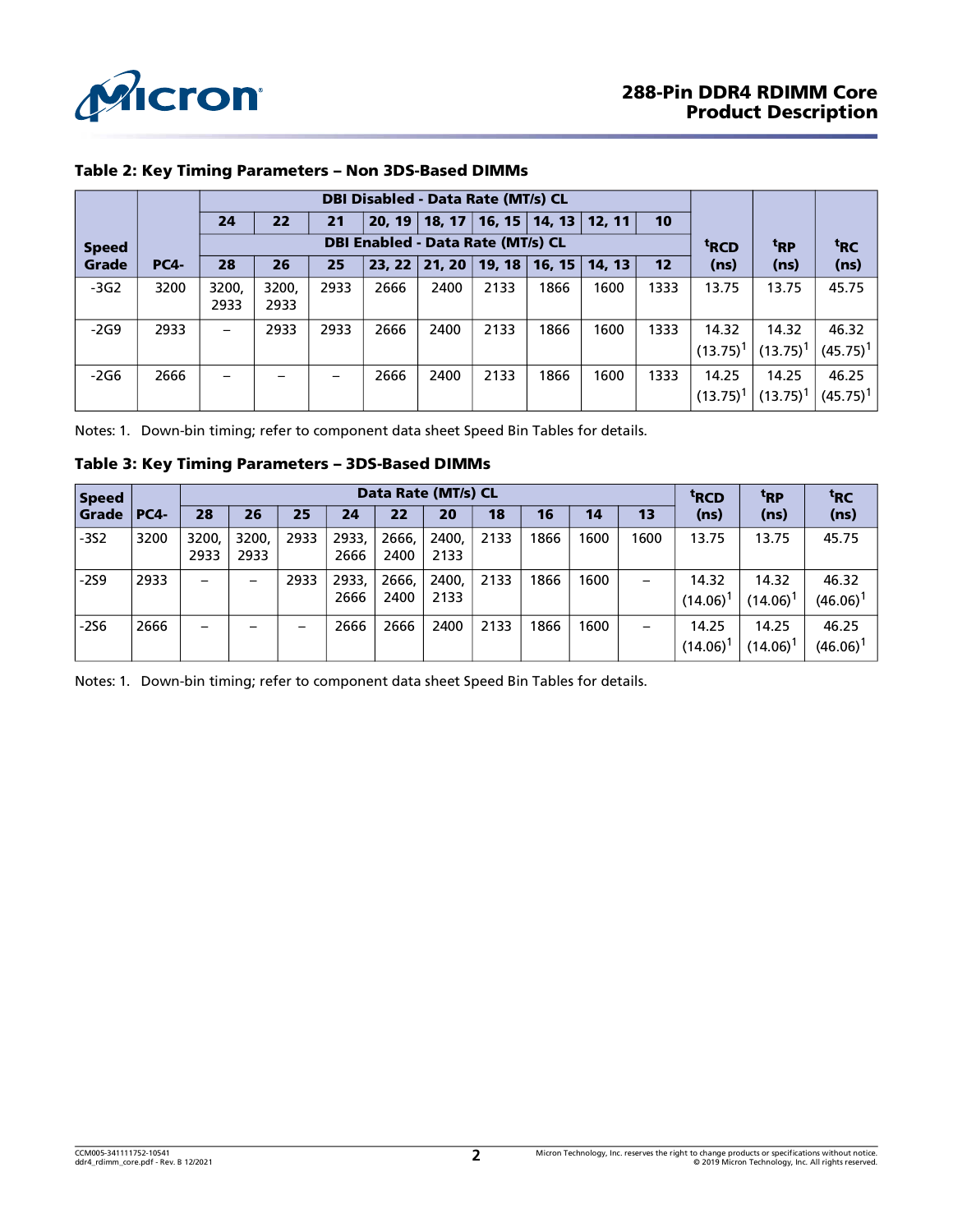

# Important Notes and Warnings

Micron Technology, Inc. ("Micron") reserves the right to make changes to information published in this document, including without limitation specifications and product descriptions. This document supersedes and replaces all information supplied prior to the publication hereof. You may not rely on any information set forth in this document if you obtain the product described herein from any unauthorized distributor or other source not authorized by Micron.

**Automotive Applications.** Products are not designed or intended for use in automotive applications unless specifically designated by Micron as automotive-grade by their respective data sheets. Distributor and customer/distributor shall assume the sole risk and liability for and shall indemnify and hold Micron harmless against all claims, costs, damages, and expenses and reasonable attorneys' fees arising out of, directly or indirectly, any claim of product liability, personal injury, death, or property damage resulting directly or indirectly from any use of non-automotive-grade products in automotive applications. Customer/distributor shall ensure that the terms and conditions of sale between customer/distributor and any customer of distributor/customer (1) state that Micron products are not designed or intended for use in automotive applications unless specifically designated by Micron as automotive-grade by their respective data sheets and (2) require such customer of distributor/customer to indemnify and hold Micron harmless against all claims, costs, damages, and expenses and reasonable attorneys' fees arising out of, directly or indirectly, any claim of product liability, personal injury, death, or property damage resulting from any use of non-automotive-grade products in automotive applications.

**Critical Applications.** Products are not authorized for use in applications in which failure of the Micron component could result, directly or indirectly in death, personal injury, or severe property or environmental damage ("Critical Applications"). Customer must protect against death, personal injury, and severe property and environmental damage by incorporating safety design measures into customer's applications to ensure that failure of the Micron component will not result in such harms. Should customer or distributor purchase, use, or sell any Micron component for any critical application, customer and distributor shall indemnify and hold harmless Micron and its subsidiaries, subcontractors, and affiliates and the directors, officers, and employees of each against all claims, costs, damages, and expenses and reasonable attorneys' fees arising out of, directly or indirectly, any claim of product liability, personal injury, or death arising in any way out of such critical application, whether or not Micron or its subsidiaries, subcontractors, or affiliates were negligent in the design, manufacture, or warning of the Micron product.

**Customer Responsibility.** Customers are responsible for the design, manufacture, and operation of their systems, applications, and products using Micron products. ALL SEMICONDUCTOR PRODUCTS HAVE INHERENT FAILURE RATES AND LIMITED USEFUL LIVES. IT IS THE CUSTOMER'S SOLE RESPONSIBILITY TO DETERMINE WHETHER THE MICRON PRODUCT IS SUITABLE AND FIT FOR THE CUSTOMER'S SYSTEM, APPLICATION, OR PRODUCT.Customers must ensure that adequate design, manufacturing, and operating safeguards are included in customer's applications and products to eliminate the risk that personal injury, death, or severe property or environmental damages will result from failure of any semiconductor component.

**Limited Warranty.** In no event shall Micron be liable for any indirect, incidental, punitive, special or consequential damages (including without limitation lost profits, lost savings, business interruption, costs related to the removal orreplacement of any products orrework charges) whether or not such damages are based on tort, warranty, breach of contract or other legal theory, unless explicitly stated in a written agreement executed by Micron's duly authorized representative.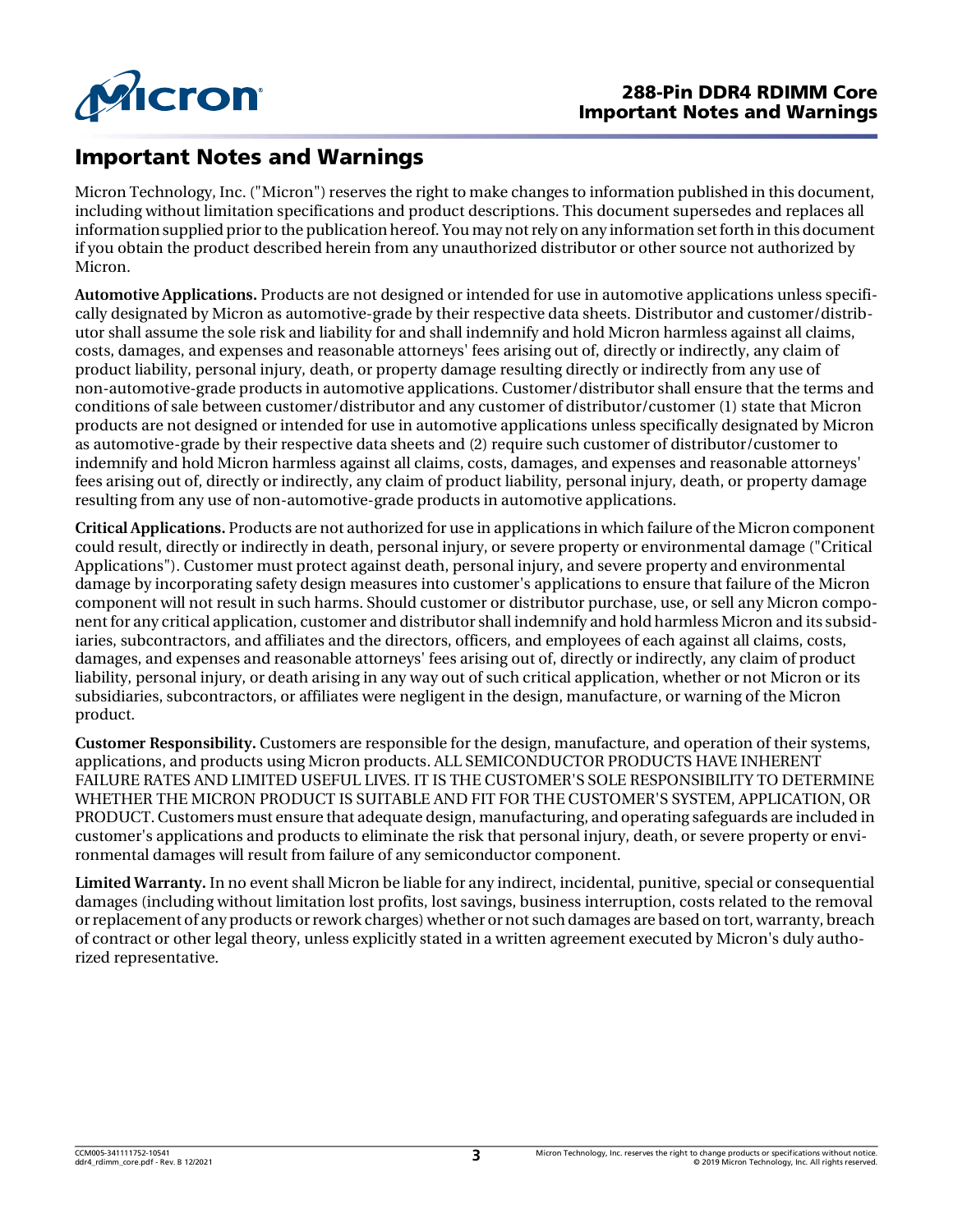

# Pin Assignments - RDIMM/MiniRDIMM

The pin assignment table below is a comprehensive list of all possible pin assignments for DDR4 RDIMM modules. See the Functional Block Diagram for pins specific to this module.

#### Table 4: Pin Assignments - RDIMM

|     | 288-Pin DDR4 RDIMM Front |     |                      |     |                         |                           |                      | 288-Pin DDR4 RDIMM Back |                               |     |                    |              |                       |     |              |
|-----|--------------------------|-----|----------------------|-----|-------------------------|---------------------------|----------------------|-------------------------|-------------------------------|-----|--------------------|--------------|-----------------------|-----|--------------|
| Pin | Symbol                   | Pin | <b>Symbol</b>        | Pin | <b>Symbol</b>           | Pin                       | <b>Symbol</b>        | Pin                     | <b>Symbol</b>                 | Pin | <b>Symbol</b>      | Pin          | Symbol                | Pin | Symbol       |
| 1   | <b>NC</b>                | 37  | V <sub>SS</sub>      | 73  | V <sub>DD</sub>         | 109                       | $V_{SS}$             | 145                     | <b>NC</b>                     | 181 | DQ29               | 217          | <b>V<sub>DD</sub></b> | 253 | DQ41         |
| 2   | $V_{SS}$                 | 38  | DQ24                 | 74  | CK0_t                   | 110                       | DQS14 t/<br>TDQS14_t | 146                     | $\mathsf{V}_{\mathsf{REFCA}}$ | 182 | $V_{SS}$           | 218          | $CK1_t$               | 254 | $V_{SS}$     |
| 3   | DQ4                      | 39  | $V_{SS}$             | 75  | CK <sub>0_c</sub>       | 111                       | DQS14_c/<br>TDQS14_c | 147                     | V <sub>SS</sub>               | 183 | <b>DQ25</b>        | 219          | $CK1_c$               | 255 | DQS5_c       |
| 4   | $V_{SS}$                 | 40  | DQS12_t/<br>TDQS12_t | 76  | V <sub>DD</sub>         | 112                       | $V_{SS}$             | 148                     | DQ5                           | 184 | $V_{SS}$           | 220          | $V_{DD}$              | 256 | DQS5_t       |
| 5   | DQ0                      | 41  | DQS12 c/<br>TDQS12 c | 77  | $V_{TT}$                | 113                       | <b>DQ46</b>          | 149                     | $V_{SS}$                      | 185 | DQS3_c             | 221          | $V_{TT}$              | 257 | $V_{SS}$     |
| 6   | $V_{SS}$                 | 42  | $V_{SS}$             | 78  | EVENT_n                 | 114                       | $V_{SS}$             | 150                     | DQ1                           | 186 | DQS3_t             | 222          | <b>PARITY</b>         | 258 | <b>DQ47</b>  |
| 7   | DQS9_t/<br>TDQS9_t       | 43  | DQ30                 | 79  | A <sub>0</sub>          | 115                       | DQ42                 | 151                     | $V_{SS}$                      | 187 | $V_{SS}$           | 223          | $V_{DD}$              | 259 | $V_{SS}$     |
| 8   | DQS09_c/<br>TDQS9_c      | 44  | $V_{SS}$             | 80  | V <sub>DD</sub>         | 116                       | $V_{SS}$             | 152                     | DQS0_c                        | 188 | DQ31               | 224          | BA1                   | 260 | DQ43         |
| 9   | $V_{SS}$                 | 45  | DQ26                 | 81  | BA0                     | 117                       | <b>DQ52</b>          | 153                     | DQS0_t                        | 189 | $V_{SS}$           | 225          | A10/<br>AP            | 261 | $V_{SS}$     |
| 10  | DQ6                      | 46  | $V_{SS}$             | 82  | RAS_n/<br>A16           | 118                       | V <sub>SS</sub>      | 154                     | $V_{SS}$                      | 190 | DQ27               | 226          | <b>V<sub>DD</sub></b> | 262 | DQ53         |
| 11  | $V_{SS}$                 | 47  | CB4                  | 83  | V <sub>DD</sub>         | 119                       | <b>DQ48</b>          | 155                     | DQ7                           | 191 | $V_{SS}$           | 227          | <b>NC</b>             | 263 | $V_{SS}$     |
| 12  | DQ <sub>2</sub>          | 48  | $V_{SS}$             | 84  | $CSO_n$                 | 120                       | $V_{SS}$             | 156                     | $V_{SS}$                      | 192 | CB5                | 228          | WE n/<br>A14          | 264 | DQ49         |
| 13  | $\rm V_{SS}$             | 49  | CB <sub>0</sub>      | 85  | V <sub>DD</sub>         | 121                       | DQS15_t/<br>TDQS15_t | 157                     | DQ3                           | 193 | $V_{SS}$           | 229          | V <sub>DD</sub>       | 265 | $V_{SS}$     |
| 14  | DQ12                     | 50  | V <sub>SS</sub>      | 86  | $CAS_n/$<br>A15         | 122                       | DQS15_c/<br>TDQS15_c | 158                     | V <sub>SS</sub>               | 194 | CB1                | 230          | <b>NC</b>             | 266 | DQS6_c       |
| 15  | $V_{SS}$                 | 51  | DQS17 t/<br>TDQS17_t | 87  | ODT0                    | 123                       | $V_{SS}$             | 159                     | DQ13                          | 195 | $\rm V_{SS}$       | 231          | $V_{DD}$              | 267 | DQS6_t       |
| 16  | DQ8                      | 52  | DQS17_c/<br>TDQS17_c | 88  | V <sub>DD</sub>         | 124                       | <b>DQ54</b>          | 160                     | $V_{SS}$                      | 196 | DQS8_c             | 232          | A13                   | 268 | $V_{SS}$     |
| 17  | $V_{SS}$                 | 53  | V <sub>SS</sub>      | 89  | $CS1_n/$<br><b>NCNC</b> | 125                       | V <sub>SS</sub>      | 161                     | DQ <sub>9</sub>               | 197 | DQS8_t             | 233          | <b>V<sub>DD</sub></b> | 269 | DQ55         |
| 18  | DQS10_t/<br>TDQS10_t     | 54  | CB <sub>6</sub>      | 90  | V <sub>DD</sub>         | 126                       | <b>DQ50</b>          | 162                     | $V_{SS}$                      | 198 | $V_{SS}$           | 234          | A17                   | 270 | $\rm V_{SS}$ |
| 19  | DQS10_c/ 55<br>TDQS10_c  |     | $V_{SS}$             | 91  | ODT1/<br><b>NC</b>      | $\overline{127}$ $V_{SS}$ |                      |                         | $163$ DQS1_c                  | 199 | CB7                | 235          | NC/<br>C <sub>2</sub> | 271 | DQ51         |
| 20  | $V_{SS}$                 | 56  | CB2                  | 92  | $V_{DD}$                |                           | 128 DQ60             | 164                     | DQS1_t                        | 200 | $V_{SS}$           | 236          | $V_{DD}$              | 272 | $V_{SS}$     |
| 21  | DQ14                     | 57  | $V_{SS}$             | 93  | $CS2_n/$<br>C0          | 129 $V_{SS}$              |                      | $165$ $V_{SS}$          |                               | 201 | CB3                | 237          | $CS3_n/$<br>C1, NC    | 273 | <b>DQ61</b>  |
| 22  | $V_{SS}$                 | 58  | RESET_n              | 94  | $V_{SS}$                |                           | 130 DQ56             |                         | 166 DQ15                      | 202 | $V_{SS}$           |              | 238 $SA2$             | 274 | $V_{SS}$     |
| 23  | DQ10                     | 59  | $V_{DD}$             | 95  | DQ36                    | 131 $V_{SS}$              |                      | $167$ $V_{SS}$          |                               | 203 | CKE1/<br><b>NC</b> | 239 $V_{SS}$ |                       | 275 | DQ57         |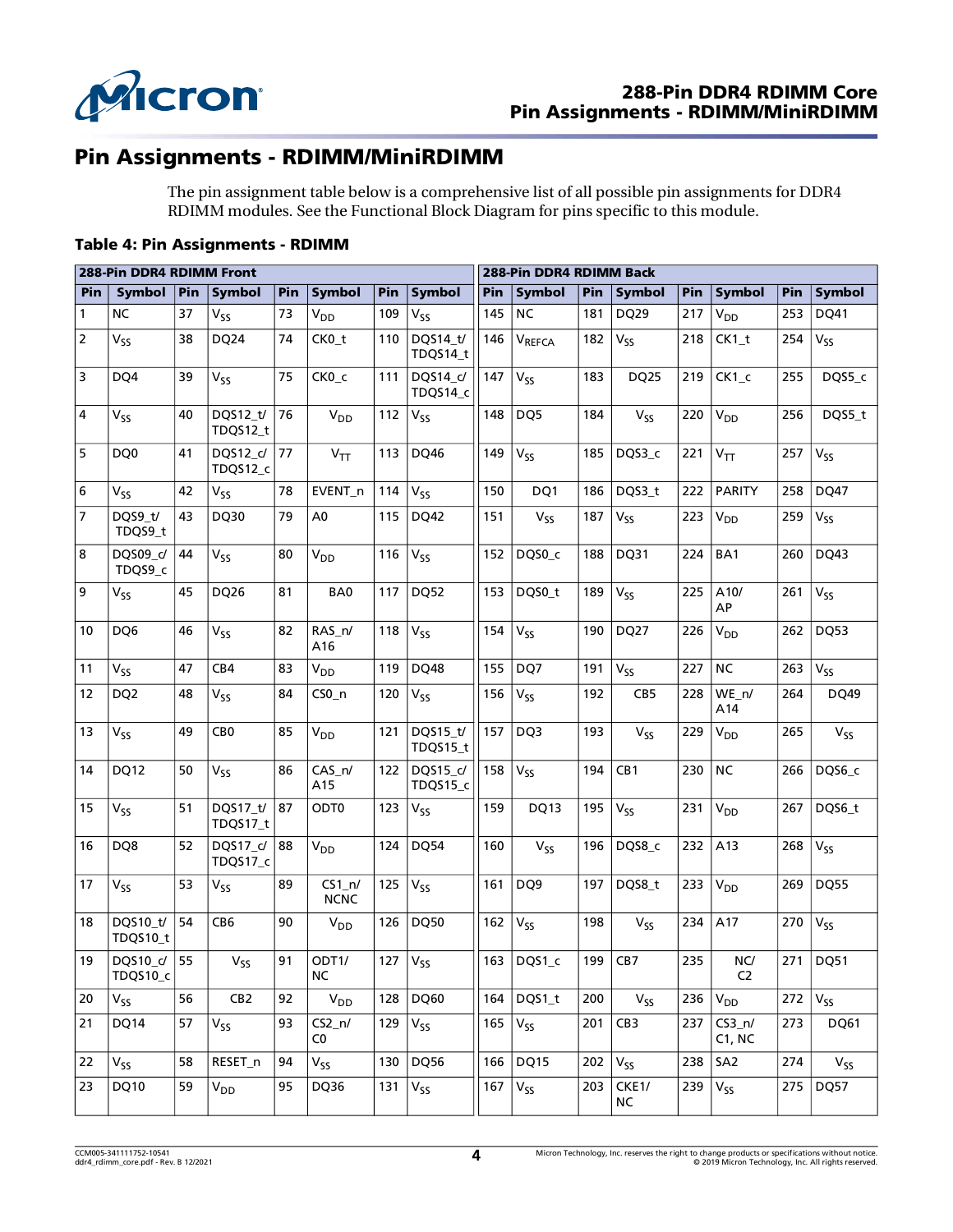

# 288-Pin DDR4 RDIMM Core Pin Assignments - RDIMM/MiniRDIMM

|  |  | Table 4: Pin Assignments - RDIMM (Continued) |
|--|--|----------------------------------------------|
|  |  |                                              |

|     | 288-Pin DDR4 RDIMM Front |     |                  |     |                      |     |                            |     | 288-Pin DDR4 RDIMM Back |            |                       |     |               |     |                    |  |
|-----|--------------------------|-----|------------------|-----|----------------------|-----|----------------------------|-----|-------------------------|------------|-----------------------|-----|---------------|-----|--------------------|--|
| Pin | <b>Symbol</b>            | Pin | <b>Symbol</b>    | Pin | Symbol               | Pin | Symbol                     | Pin | <b>Symbol</b>           | <b>Pin</b> | <b>Symbol</b>         | Pin | <b>Symbol</b> | Pin | Symbol             |  |
| 24  | $V_{SS}$                 | 60  | CKE0             | 96  | V <sub>SS</sub>      | 132 | DQS16 t/<br>TDQS16_t       | 168 | DQ11                    | 204        | <b>V<sub>DD</sub></b> | 240 | <b>DQ37</b>   | 276 | $V_{SS}$           |  |
| 25  | DQ20                     | 61  | $V_{DD}$         | 97  | DQ32                 | 133 | DQS16 c/<br>TDQS16_c       | 169 | $V_{SS}$                | 205        | <b>NC</b>             | 241 | $V_{SS}$      | 277 | DQS7_c             |  |
| 26  | $V_{SS}$                 | 62  | ACT <sub>n</sub> | 98  | V <sub>SS</sub>      | 134 | $V_{SS}$                   | 170 | DQ21                    | 206        | V <sub>DD</sub>       | 242 | DQ33          | 278 | DQS7_t             |  |
| 27  | DQ16                     | 63  | BG <sub>0</sub>  | 99  | DQS13 t/<br>TDQ13 t  | 135 | DO62                       | 171 | $V_{SS}$                | 207        | BG1                   | 243 | $V_{SS}$      | 279 | $V_{SS}$           |  |
| 28  | $V_{SS}$                 | 64  | V <sub>DD</sub>  | 100 | DOS13 c/<br>TDQS13 c | 136 | V <sub>SS</sub>            | 172 | <b>DQ17</b>             | 208        | ALERT <sub>n</sub>    | 244 | DOS4 c        | 280 | DQ63               |  |
| 29  | DQS11 t/<br>TDQS11_t     | 65  | $A12/BC$ n       | 101 | $V_{SS}$             | 137 | <b>DQ58</b>                | 173 | $V_{SS}$                | 209        | V <sub>DD</sub>       | 245 | DQS4 t        | 281 | $V_{SS}$           |  |
| 30  | DOS11 c/<br>TDQS11_c     | 66  | A <sub>9</sub>   | 102 | <b>DQ38</b>          | 138 | $V_{SS}$                   | 174 | DQS2_c                  | 210        | A11                   | 246 | $V_{SS}$      | 282 | <b>DQ59</b>        |  |
| 31  | V <sub>SS</sub>          | 67  | V <sub>DD</sub>  | 103 | V <sub>SS</sub>      | 139 | SA <sub>0</sub>            | 175 | DQS2_t                  | 211        | A7                    | 247 | DQ39          | 283 | $V_{SS}$           |  |
| 32  | DQ22                     | 68  | A <sub>8</sub>   | 104 | DQ34                 | 140 | SA <sub>1</sub>            | 176 | $V_{SS}$                | 212        | $V_{DD}$              | 248 | $V_{SS}$      | 284 | V <sub>DDSPD</sub> |  |
| 33  | $V_{SS}$                 | 69  | A <sub>6</sub>   | 105 | V <sub>SS</sub>      | 141 | SCL                        | 177 | DQ23                    | 213        | A <sub>5</sub>        | 249 | <b>DQ35</b>   | 285 | <b>SDA</b>         |  |
| 34  | <b>DQ18</b>              | 70  | $V_{DD}$         | 106 | DO44                 | 142 | $V_{\mathsf{PP}}$          | 178 | $V_{SS}$                | 214        | A4                    | 250 | $V_{SS}$      | 286 | $V_{PP}$           |  |
| 35  | V <sub>SS</sub>          | 71  | A <sub>3</sub>   | 107 | Vss                  | 143 | $\mathsf{V}_{\mathsf{PP}}$ | 179 | <b>DQ19</b>             | 215        | V <sub>DD</sub>       | 251 | <b>DQ45</b>   | 287 | $V_{PP}$           |  |
| 36  | <b>DQ28</b>              | 72  | A <sub>1</sub>   | 108 | DO40                 | 144 | <b>NC</b>                  | 180 | $V_{SS}$                | 216        | A <sub>2</sub>        | 252 | $V_{SS}$      | 288 | V <sub>PP</sub>    |  |

The pin assignment table below is a comprehensive list of all possible pin assignments for DDR4 MiniRDIMM modules. See the Functional Block Diagram for pins specific to this module.

#### Table 5: Pin Assignments - MiniRDIMM

|                | 288-Pin DDR4 MiniRDIMM Front |            |                 |     |                 |     |               | 288-Pin DDR4 MiniRDIMM Back |                    |     |                   |     |                            |            |                   |
|----------------|------------------------------|------------|-----------------|-----|-----------------|-----|---------------|-----------------------------|--------------------|-----|-------------------|-----|----------------------------|------------|-------------------|
| <b>Pin</b>     | Symbol                       | <b>Pin</b> | Symbol          | Pin | <b>Symbol</b>   | Pin | <b>Symbol</b> | <b>Pin</b>                  | <b>Symbol</b>      | Pin | Symbol            | Pin | Symbol                     | <b>Pin</b> | Symbol            |
|                | <b>NC</b>                    | 37         | $V_{SS}$        | 73  | A <sub>1</sub>  | 109 | DQ41          | 145                         | V <sub>REFCA</sub> | 181 | $V_{SS}$          | 217 | <b>RFU</b>                 | 253        | <b>DQ45</b>       |
| $\overline{2}$ | <b>NC</b>                    | 38         | DQ24            | 74  | V <sub>DD</sub> | 110 | $V_{SS}$      | 146                         | <b>NC</b>          | 182 | DQ28              | 218 | V <sub>DD</sub>            | 254        | $V_{SS}$          |
| 3              | <b>RFU</b>                   | 39         | V <sub>SS</sub> | 75  | CK0_t           | 111 | DQS5 c        | 147                         | <b>RFU</b>         | 183 | $V_{SS}$          | 219 | $CK1$ t                    | 255        | DQS14 t/<br>DM5 n |
| $\overline{4}$ | $V_{SS}$                     | 40         | <b>DQ25</b>     | 76  | CKO c           | 112 | DQS5 t        | 148                         | $V_{SS}$           | 184 | DQ29              | 220 | CK1 c                      | 256        | DQS14 c           |
| 5              | DQ <sub>0</sub>              | 41         | $V_{SS}$        | 77  | V <sub>DD</sub> | 113 | $V_{SS}$      | 149                         | DQ4                | 185 | V <sub>SS</sub>   | 221 | V <sub>DD</sub>            | 257        | $V_{SS}$          |
| 6              | $V_{SS}$                     | 42         | DQS3 c          | 78  | <b>RFU</b>      | 114 | DQ42          | 150                         | $V_{SS}$           | 186 | DQS12 t/<br>DM3 n | 222 | <b>RFU</b>                 | 258        | DQ46              |
| $\overline{7}$ | DQ1                          | 43         | DQS3_t          | 79  | $V_{TT}$        | 115 | $V_{SS}$      | 151                         | DQ5                | 187 | DQS12 c           | 223 | $\mathsf{V}_{\mathsf{TT}}$ | 259        | $V_{SS}$          |
| 8              | $V_{SS}$                     | 44         | $V_{SS}$        | 80  | EVENT_n         | 116 | DQ43          | 152                         | $V_{SS}$           | 188 | $V_{SS}$          | 224 | <b>PARITY</b>              | 260        | DQ47              |
| 9              | DQS0_c                       | 45         | DQ26            | 81  | $V_{DD}$        | 117 | $V_{SS}$      | 153                         | DQS9 t/<br>DM0 n   | 189 | DQ30              | 225 | $V_{DD}$                   | 261        | $V_{SS}$          |
| 10             | DQS0 t                       | 46         | V <sub>SS</sub> | 82  | A <sub>0</sub>  | 118 | DQ48          | 154                         | DQS9 c             | 190 | Vςς               | 226 | BA1                        | 262        | <b>DQ52</b>       |
| 11             | $V_{SS}$                     | 47         | <b>DQ27</b>     | 83  | BA <sub>0</sub> | 119 | $V_{SS}$      | 155                         | $V_{SS}$           | 191 | DQ31              | 227 | A10/<br>AP                 | 263        | $V_{SS}$          |
| 12             | DQ <sub>2</sub>              | 48         | V <sub>SS</sub> | 84  | V <sub>DD</sub> | 120 | DQ49          | 156                         | DQ6                | 192 | $V_{SS}$          | 228 | V <sub>DD</sub>            | 264        | <b>DQ53</b>       |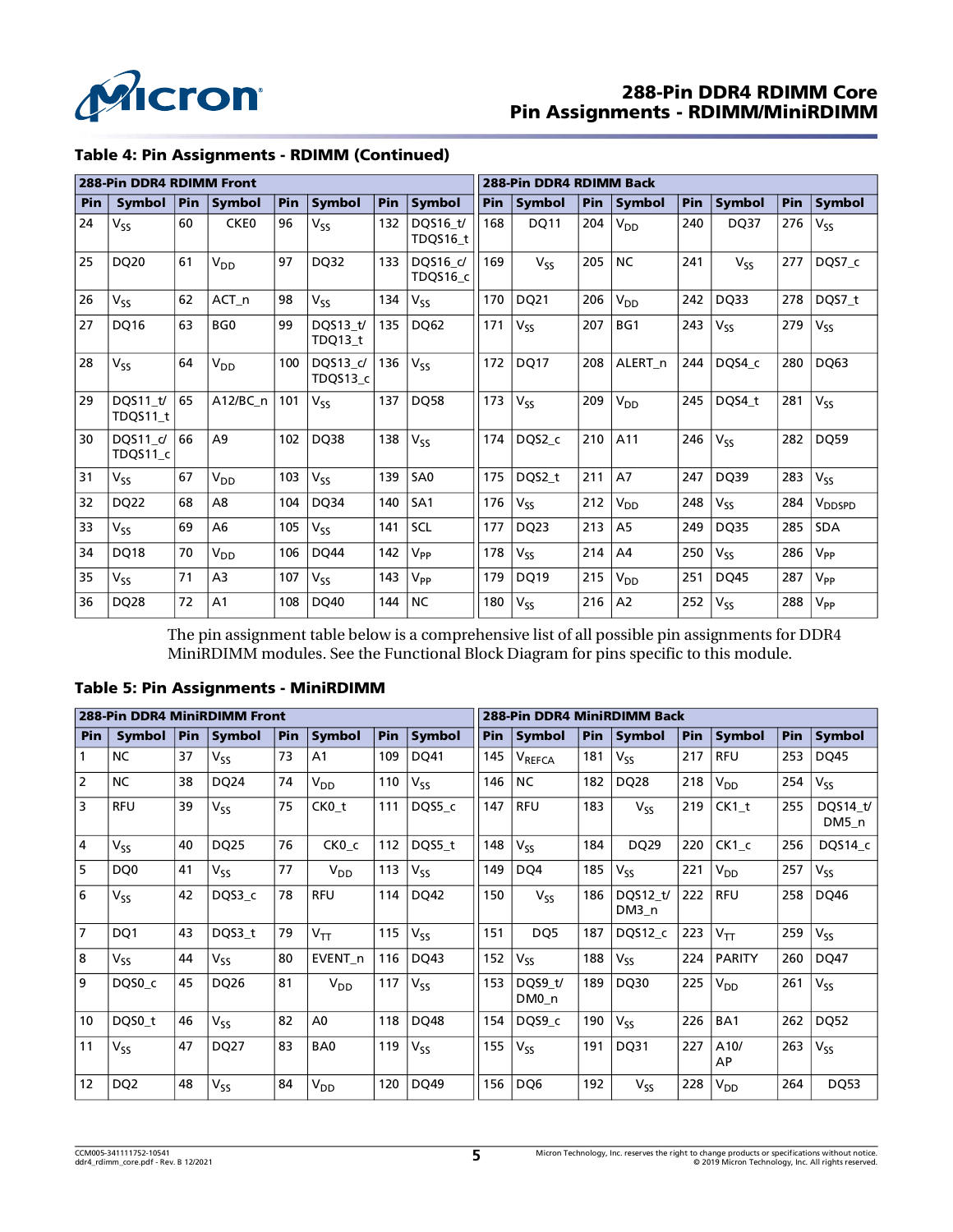

# 288-Pin DDR4 RDIMM Core Pin Assignments - RDIMM/MiniRDIMM

### Table 5: Pin Assignments - MiniRDIMM (Continued)

|     |                 |     | 288-Pin DDR4 MiniRDIMM Front |     |                            |     |                    | 288-Pin DDR4 MiniRDIMM Back |                     |     |                                 |     |                                        |     |                   |
|-----|-----------------|-----|------------------------------|-----|----------------------------|-----|--------------------|-----------------------------|---------------------|-----|---------------------------------|-----|----------------------------------------|-----|-------------------|
| Pin | Symbol          | Pin | <b>Symbol</b>                | Pin | <b>Symbol</b>              | Pin | <b>Symbol</b>      | Pin                         | <b>Symbol</b>       | Pin | <b>Symbol</b>                   | Pin | <b>Symbol</b>                          | Pin | <b>Symbol</b>     |
| 13  | V <sub>SS</sub> | 49  | CB <sub>0</sub>              | 85  | RAS_n/<br>A16              | 121 | V <sub>SS</sub>    | 157                         | $V_{SS}$            | 193 | CB4                             | 229 | $WE_n$<br>A14                          | 265 | $V_{SS}$          |
| 14  | DQ3             | 50  | $V_{SS}$                     | 86  | $CSO_n$                    | 122 | DQS6 c             | 158                         | DQ7                 | 194 | $V_{SS}$                        | 230 | $CAS_n$<br>A15                         | 266 | DQS15 t/<br>DM6_n |
| 15  | $V_{SS}$        | 51  | CB1                          | 87  | V <sub>DD</sub>            | 123 | DQS6_t             | 159                         | $V_{SS}$            | 195 | CB <sub>5</sub>                 | 231 | <b>V<sub>DD</sub></b>                  | 267 | DQS15_c           |
| 16  | DQ8             | 52  | V <sub>SS</sub>              | 88  | ODT <sub>0</sub>           | 124 | $V_{55}$           | 160                         | DQ12                | 196 | $V_{SS}$                        | 232 | A13                                    | 268 | V <sub>SS</sub>   |
| 17  | $V_{SS}$        | 53  | DQS8_c                       | 89  | $CS1_n/$<br><b>NCNC</b>    | 125 | DQ50               | 161                         | $V_{ss}$            | 197 | DQS17_t/<br>DM8_n               | 233 | A17/<br>NC                             | 269 | <b>DQ54</b>       |
| 18  | DQ <sub>9</sub> | 54  | DQS8 t                       | 90  | V <sub>DD</sub>            | 126 | V <sub>SS</sub>    | 162                         | DQ13                | 198 | DQS17 c                         | 234 | <b>V<sub>DD</sub></b>                  | 270 | V <sub>SS</sub>   |
| 19  | $V_{SS}$        | 55  | $V_{SS}$                     | 91  | ODT1/<br>NC                | 127 | <b>DQ51</b>        | 163                         | V <sub>SS</sub>     | 199 | $V_{SS}$                        | 235 | NC/CS3_n<br>$\prime$<br>C <sub>1</sub> | 271 | <b>DQ55</b>       |
| 20  | DQS1_c          | 56  | CB <sub>2</sub>              | 92  | $CS2_n/CO/$<br><b>NCNC</b> | 128 | Vςς                | 164                         | DQS10_t/<br>$DM1_n$ | 200 | CB <sub>6</sub>                 | 236 | NC/<br>C <sub>2</sub>                  | 272 | V <sub>SS</sub>   |
| 21  | DQS1 t          | 57  | V <sub>SS</sub>              | 93  | V <sub>DD</sub>            | 129 | DQ56               | 165                         | DQS10 c             | 201 | $V_{SS}$                        | 237 | <b>V<sub>DD</sub></b>                  | 273 | <b>DQ60</b>       |
| 22  | V <sub>SS</sub> | 58  | CB <sub>3</sub>              | 94  | <b>RFU</b>                 | 130 | V <sub>SS</sub>    | 166                         | $V_{SS}$            | 202 | CB7                             | 238 | <b>RFU</b>                             | 274 | $V_{SS}$          |
| 23  | DQ10            | 59  | V <sub>SS</sub>              | 95  | V <sub>SS</sub>            | 131 | DQ57               | 167                         | <b>DQ14</b>         | 203 | $V_{SS}$                        | 239 | $V_{SS}$                               | 275 | DQ61              |
| 24  | $V_{SS}$        | 60  | ALERT_n                      | 96  | DQ32                       | 132 | V <sub>SS</sub>    | 168                         | $V_{SS}$            | 204 | RESET_n                         | 240 | DQ36                                   | 276 | V <sub>SS</sub>   |
| 25  | DQ11            | 61  | CKE0                         | 97  | $V_{SS}$                   | 133 | DQS7_c             | 169                         | <b>DQ15</b>         | 205 | <b>RFU</b>                      | 241 | $V_{SS}$                               | 277 | DQS16_t/<br>DM7_n |
| 26  | V <sub>SS</sub> | 62  | V <sub>DD</sub>              | 98  | DQ33                       | 134 | DQS7 t             | 170                         | $V_{SS}$            | 206 | <b>V<sub>DD</sub></b>           | 242 | DQ37                                   | 278 | DQS16_c           |
| 27  | DQ16            | 63  | ACT_n                        | 99  | V <sub>SS</sub>            | 135 | Vss                | 171                         | DQ20                | 207 | CKE <sub>1</sub> /<br><b>NC</b> | 243 | $V_{SS}$                               | 279 | $V_{SS}$          |
| 28  | V <sub>SS</sub> | 64  | BG <sub>0</sub>              | 100 | DQS4 c                     | 136 | <b>DQ58</b>        | 172                         | $V_{SS}$            | 208 | BG1                             | 244 | DQS13 t/<br>DM4_n                      | 280 | DQ62              |
| 29  | DQ17            | 65  | $V_{DD}$                     | 101 | DQS4 t                     | 137 | $V_{SS}$           | 173                         | DQ21                | 209 | $\mathsf{V}_{\mathsf{DD}}$      | 245 | DQS13 c                                | 281 | $V_{SS}$          |
| 30  | $V_{SS}$        | 66  | A12/BC n                     | 102 | $V_{SS}$                   | 138 | <b>DQ59</b>        | 174                         | $V_{SS}$            | 210 | A11                             | 246 | $V_{SS}$                               | 282 | DQ63              |
| 31  | DQS2_c          | 67  | A9                           | 103 | <b>DQ34</b>                | 139 | V <sub>SS</sub>    | 175                         | DQS11_t/<br>$DM2_n$ | 211 | A7                              | 247 | DQ38                                   | 283 | $\rm V_{SS}$      |
| 32  | DQS2 t          | 68  | V <sub>DD</sub>              | 104 | $V_{SS}$                   | 140 | SA <sub>0</sub>    | 176                         | DQS11 c             | 212 | $V_{DD}$                        | 248 | $V_{SS}$                               | 284 | SA <sub>1</sub>   |
| 33  | $V_{SS}$        | 69  | A8                           | 105 | <b>DQ35</b>                | 141 | V <sub>DDSPD</sub> | 177                         | $V_{SS}$            | 213 | A <sub>5</sub>                  | 249 | DQ39                                   | 285 | SA <sub>2</sub>   |
| 34  | <b>DQ18</b>     | 70  | A <sub>6</sub>               | 106 | $V_{SS}$                   | 142 | <b>SDA</b>         | 178                         | DQ22                | 214 | A4                              | 250 | $V_{SS}$                               | 286 | SCL               |
| 35  | $V_{SS}$        | 71  | V <sub>DD</sub>              | 107 | DQ40                       | 143 | $V_{PP}$           | 179                         | $V_{SS}$            | 215 | V <sub>DD</sub>                 | 251 | DQ44                                   | 287 | $V_{PP}$          |
| 36  | DQ19            | 72  | A3                           | 108 | $V_{SS}$                   | 144 | V <sub>PP</sub>    | 180                         | DQ23                | 216 | A <sub>2</sub>                  | 252 | $V_{SS}$                               | 288 | V <sub>PP</sub>   |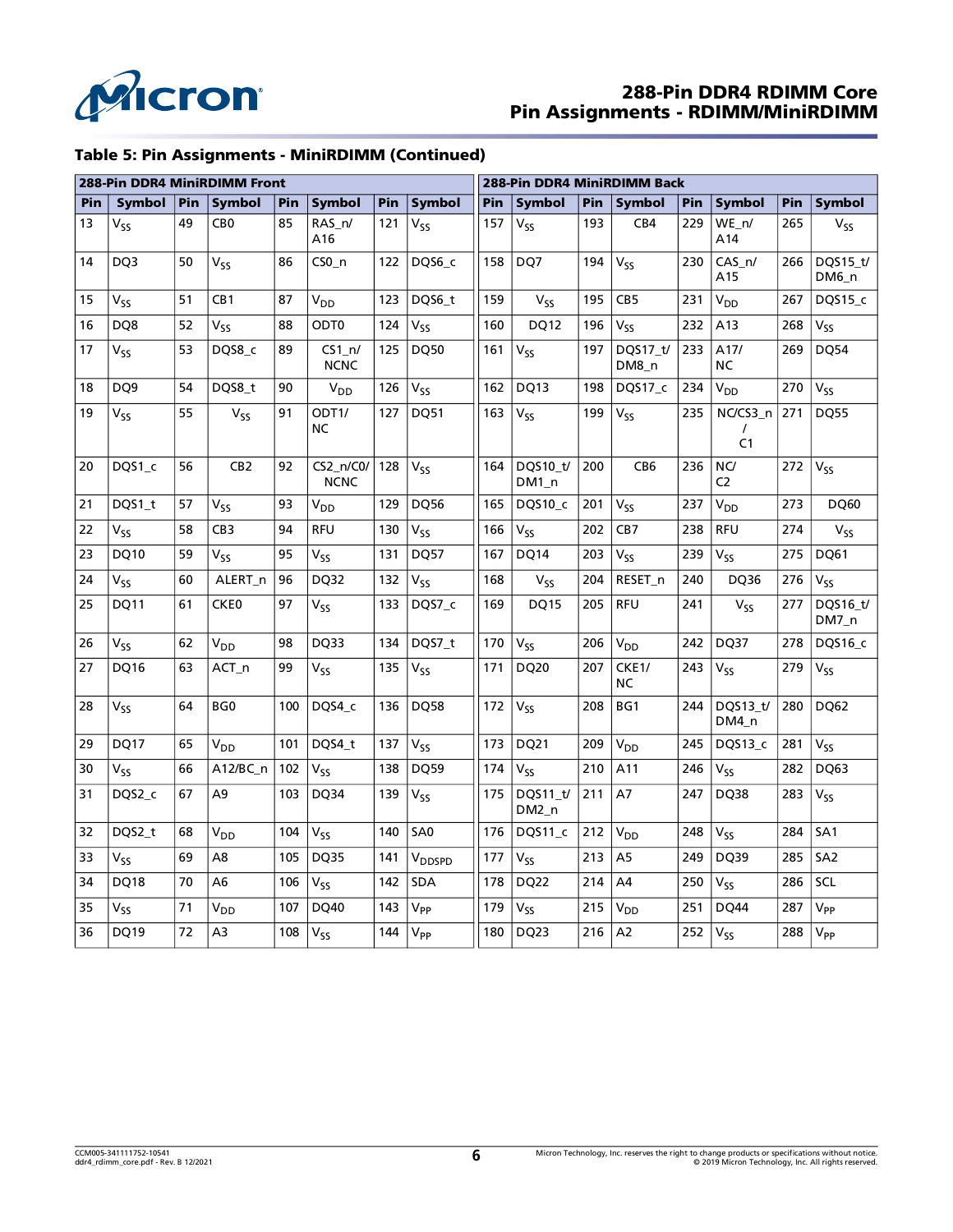

# Pin Descriptions

The pin description table below is a comprehensive list of all possible pins for DDR4 modules. All pins listed may not be supported on this module. See the Functional Block Diagram located in the module MPN data sheet addendum for pins specific to the module.

### Table 6: Pin Descriptions

| <b>Symbol</b>                        | <b>Type</b> | <b>Description</b>                                                                                                                                                                                                                                                                                                                                                                                                                                                                                                                                                                                                                                                                                                                                          |
|--------------------------------------|-------------|-------------------------------------------------------------------------------------------------------------------------------------------------------------------------------------------------------------------------------------------------------------------------------------------------------------------------------------------------------------------------------------------------------------------------------------------------------------------------------------------------------------------------------------------------------------------------------------------------------------------------------------------------------------------------------------------------------------------------------------------------------------|
| Ax                                   | Input       | Address inputs: Provide the row address for ACTIVATE commands and the column address for<br>READ/WRITE commands in order to select one location out of the memory array in the respective<br>bank (A10/AP, A12/BC_n, WE_n/A14, CAS_n/A15, and RAS_n/A16 have additional functions; see<br>individual entries in this table). The address inputs also provide the op-code during the MODE<br>REGISTER SET command. A17 is only defined for x4 SDRAM.                                                                                                                                                                                                                                                                                                         |
| A10/AP                               | Input       | Auto precharge: A10 is sampled during READ and WRITE commands to determine whether an<br>auto precharge should be performed on the accessed bank after a READ or WRITE operation<br>(HIGH = auto precharge; LOW = no auto precharge). A10 is sampled during a PRECHARGE com-<br>mand to determine whether the precharge applies to one bank (A10 LOW) or all banks (A10<br>HIGH). If only one bank is to be precharged, the bank is selected by the bank group and bank<br>addresses.                                                                                                                                                                                                                                                                       |
| A12/BC_n                             | Input       | Burst chop: A12/BC_n is sampled during READ and WRITE commands to determine if burst chop<br>(on-the-fly) will be performed (HIGH = no burst chop; LOW = burst chopped). See Command<br>Truth Table in the DDR4 component data sheet.                                                                                                                                                                                                                                                                                                                                                                                                                                                                                                                       |
| $ACT_n$                              | Input       | <b>Command input:</b> ACT_n defines the ACTIVATE command being entered along with CS_n. The<br>input into RAS_n/A16, CAS_n/A15, and WE_n/A14 are considered as row address A16, A15, and<br>A14. See Command Truth Table.                                                                                                                                                                                                                                                                                                                                                                                                                                                                                                                                   |
| BAx                                  | Input       | Bank address inputs: Define the bank (with a bank group) to which an ACTIVATE, READ,<br>WRITE, or PRECHARGE command is being applied. Also determine which mode register is to be<br>accessed during a MODE REGISTER SET command.                                                                                                                                                                                                                                                                                                                                                                                                                                                                                                                           |
| <b>BGx</b>                           | Input       | Bank group address inputs: Define the bank group to which a REFRESH, ACTIVATE, READ,<br>WRITE, or PRECHARGE command is being applied. Also determine which mode register is to be<br>accessed during a MODE REGISTER SET command. BG[1:0] are used in the x4 and x8 configura-<br>tions. x16-based SDRAM only has BG0.                                                                                                                                                                                                                                                                                                                                                                                                                                      |
| C0, C1, C2<br>(RDIMM/LRDIMM<br>only) | Input       | Chip ID: These inputs are used only when devices are stacked; that is, 2H, 4H, and 8H stacks for<br>x4 and x8 configurations using through-silicon vias (TSVs). These pins are not used in the x16 con-<br>figuration. Some DDR4 modules support a traditional DDP package, which uses CS1_n, CKE1, and<br>ODT1 to control the second die. All other stack configurations, such as a 4H or 8H, are assumed to<br>be single-load (initiator/target) type configurations where C0, C1, and C2 are used as chip ID<br>selects in conjunction with a single CS_n, CKE, and ODT. Chip ID is considered part of the com-<br>mand code.                                                                                                                            |
| $CKx_t$<br>CKx_c                     | Input       | Clock: Differential clock inputs. All address, command, and control input signals are sampled on<br>the crossing of the positive edge of CK_t and the negative edge of CK_c.                                                                                                                                                                                                                                                                                                                                                                                                                                                                                                                                                                                |
| <b>CKEx</b>                          | Input       | <b>Clock enable:</b> CKE HIGH activates and CKE LOW deactivates the internal clock signals, device<br>input buffers, and output drivers. Taking CKE LOW provides PRECHARGE POWER-DOWN and<br>SELF REFRESH operations (all banks idle), or active power-down (row active in any bank). CKE is<br>asynchronous for self refresh exit. After V <sub>REFCA</sub> has become stable during the power-on and ini-<br>tialization sequence, it must be maintained during all operations (including SELF REFRESH). CKE<br>must be maintained HIGH throughout read and write accesses. Input buffers (excluding CK_t,<br>CK_c, ODT, RESET_n, and CKE) are disabled during power-down. Input buffers (excluding CKE<br>and RESET_n) are disabled during self refresh. |
| $CSx_n$                              | Input       | Chip select: All commands are masked when CS_n is registered HIGH. CS_n provides external<br>rank selection on systems with multiple ranks. CS_n is considered part of the command code<br>(CS2_n and CS3_n are not used on UDIMMs).                                                                                                                                                                                                                                                                                                                                                                                                                                                                                                                        |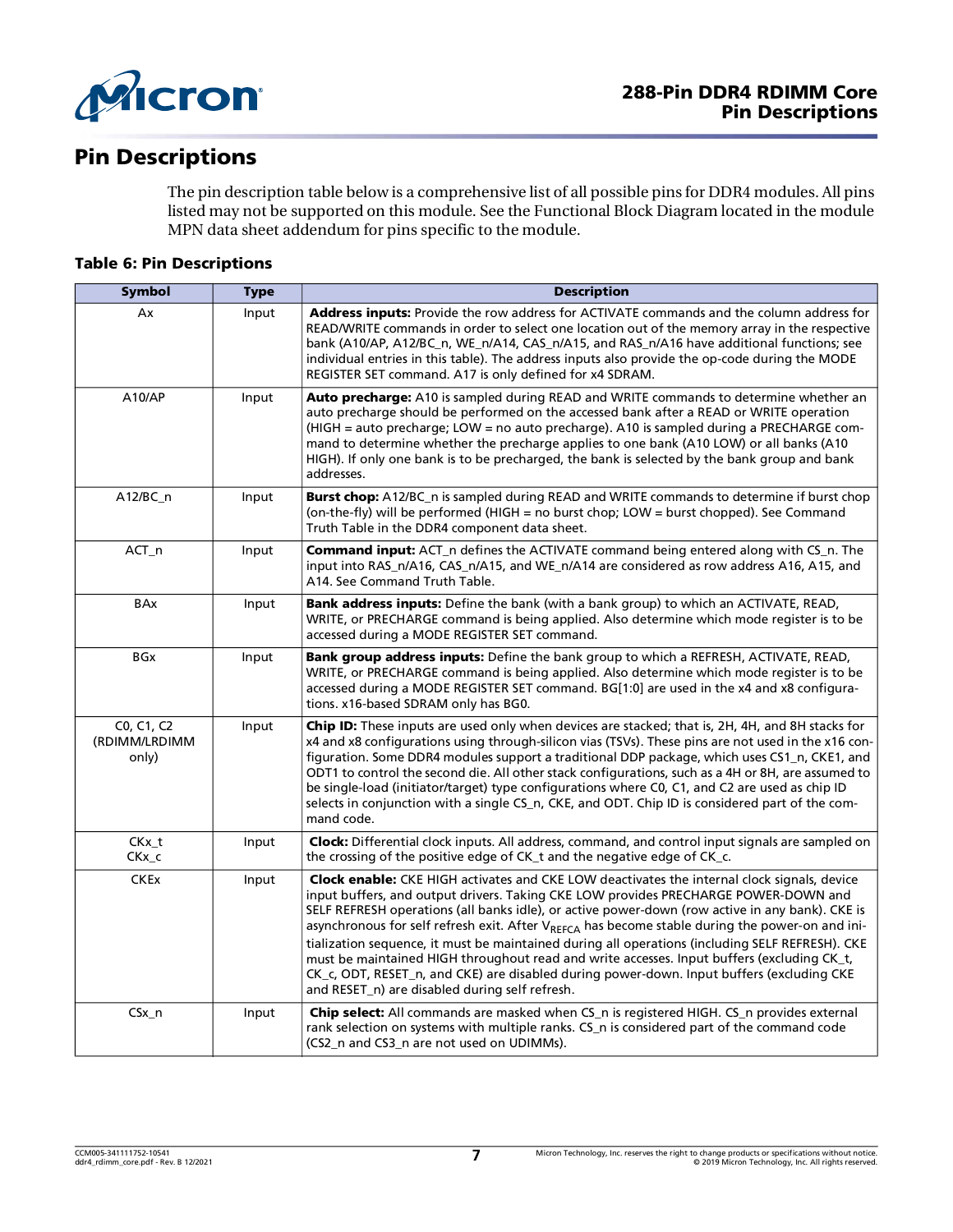

### Table 6: Pin Descriptions (Continued)

| <b>Symbol</b>                                                | <b>Type</b>       | <b>Description</b>                                                                                                                                                                                                                                                                                                                                                                                                                                                                                                                                                                                                                                                                                                                                       |
|--------------------------------------------------------------|-------------------|----------------------------------------------------------------------------------------------------------------------------------------------------------------------------------------------------------------------------------------------------------------------------------------------------------------------------------------------------------------------------------------------------------------------------------------------------------------------------------------------------------------------------------------------------------------------------------------------------------------------------------------------------------------------------------------------------------------------------------------------------------|
| <b>ODTx</b>                                                  | Input             | On-die termination: ODT (registered HIGH) enables termination resistance internal to the<br>DDR4 SDRAM. When enabled, ODT $(R_{TT})$ is applied only to each DQ, DQS_t, DQS_c,<br>DM_n/DBI_n/TDQS_t, and TDQS_c signal for x4 and x8 configurations (when the TDQS function is<br>enabled via the mode register). For the x16 configuration, $R_{TT}$ is applied to each DQ, DQSU_t,<br>DQSU_c, DQSL_t, DQSL_c, UDM_n, and LDM_n signal. The ODT pin will be ignored if the mode<br>registers are programmed to disable $R_{TT}$ .                                                                                                                                                                                                                       |
| <b>PARITY</b>                                                | Input             | Parity for command and address: This function can be enabled or disabled via the mode reg-<br>ister. When enabled in MR5, the DRAM calculates parity with ACT_n, RAS_n/A16, CAS_n/A15,<br>WE_n/A14, BG[1:0], BA[1:0], A[16:0]. Input parity should be maintained at the rising edge of the<br>clock and at the same time as command and address with CS_n LOW.                                                                                                                                                                                                                                                                                                                                                                                           |
| RAS_n/A16<br>CAS_n/A15<br>WE_n/A14                           | Input             | <b>Command inputs:</b> RAS_n/A16, CAS_n/A15, and WE_n/A14 (along with CS_n) define the com-<br>mand and/or address being entered and have multiple functions. For example, for activation<br>with ACT_n LOW, these are addresses like A16, A15, and A14, but for a non-activation command<br>with ACT_n HIGH, these are command pins for READ, WRITE, and other commands defined in<br>Command Truth Table.                                                                                                                                                                                                                                                                                                                                              |
| RESET_n                                                      | <b>CMOS Input</b> | Active LOW asynchronous reset: Reset is active when RESET_n is LOW and inactive when<br>RESET_n is HIGH. RESET_n must be HIGH during normal operation.                                                                                                                                                                                                                                                                                                                                                                                                                                                                                                                                                                                                   |
| SAx                                                          | Input             | Serial address inputs: Used to configure the temperature sensor/SPD EEPROM address range<br>on the I <sup>2</sup> C bus.                                                                                                                                                                                                                                                                                                                                                                                                                                                                                                                                                                                                                                 |
| SCL                                                          | Input             | Serial clock for temperature sensor/SPD EEPROM: Used to synchronize communication to                                                                                                                                                                                                                                                                                                                                                                                                                                                                                                                                                                                                                                                                     |
|                                                              |                   | and from the temperature sensor/SPD EEPROM on the I <sup>2</sup> C bus.                                                                                                                                                                                                                                                                                                                                                                                                                                                                                                                                                                                                                                                                                  |
| DQx, CBx                                                     | I/O               | Data input/output and check bit input/output: Bidirectional data bus. DQ represents<br>DQ[3:0], DQ[7:0], and DQ[15:0] for the x4, x8, and x16 configurations, respectively. If cyclic redun-<br>dancy checksum (CRC) is enabled via the mode register, the CRC code is added at the end of the<br>data burst. Any one or all of DQ0, DQ1, DQ2, or DQ3 may be used for monitoring of internal VREF<br>level during test via mode register setting MR[4] A[4] = HIGH; training times change when<br>enabled.                                                                                                                                                                                                                                               |
| DM_n/DBI_n/<br>TDQS_t (DMU_n,<br>DBIU_n), (DML_n/<br>DBIL_n) | I/O               | Input data mask and data bus inversion: DM_n is an input mask signal for write data. Input<br>data is masked when DM_n is sampled LOW coincident with that input data during a write<br>access. DM_n is sampled on both edges of DQS. DM is multiplexed with the DBI function by the<br>mode register A10, A11, and A12 settings in MR5. For a x8 device, the function of DM or TDQS is<br>enabled by the mode register A11 setting in MR1. DBI_n is an input/output identifying whether<br>to store/output the true or inverted data. If DBI_n is LOW, the data will be stored/output after<br>inversion inside the DDR4 device and not inverted if DBI_n is HIGH. TDQS is only supported in x8<br>SDRAM configurations (TDQS is not valid for UDIMMs). |
| <b>SDA</b>                                                   | I/O               | Serial Data: Bidirectional signal used to transfer data in or out of the EEPROM or EEPROM/TS<br>combo device.                                                                                                                                                                                                                                                                                                                                                                                                                                                                                                                                                                                                                                            |
| DQS_t<br>DQS_c<br>DQSU_t<br>DQSU_c<br>DQSL_t<br>DQSL_c       | I/O               | Data strobe: Output with read data, input with write data. Edge-aligned with read data, cen-<br>tered-aligned with write data. For x16 configurations, DQSL corresponds to the data on DQ[7:0],<br>and DQSU corresponds to the data on DQ[15:8]. For the x4 and x8 configurations, DQS corre-<br>sponds to the data on DQ[3:0] and DQ[7:0], respectively. DDR4 SDRAM supports a differential<br>data strobe only and does not support a single-ended data strobe.                                                                                                                                                                                                                                                                                        |
| ALERT_n                                                      | Output            | Alert output: Possesses functions such as CRC error flag and command and address parity error<br>flag as output signal. If a CRC error occurs, ALERT_n goes LOW for the period time interval and<br>returns HIGH. If an error occurs during a command address parity check, ALERT_n goes LOW until<br>the on-going DRAM internal recovery transaction is complete. During connectivity test mode,<br>this pin functions as an input. Use of this signal is system-dependent. If not connected as signal,<br>ALERT_n pin must be connected to $V_{DD}$ on DIMMs.                                                                                                                                                                                          |
| EVENT_n                                                      | Output            | <b>Temperature event:</b> The EVENT_n pin is asserted by the temperature sensor when critical tem-<br>perature thresholds have been exceeded. This pin has no function (NF) on modules without tem-<br>perature sensors.                                                                                                                                                                                                                                                                                                                                                                                                                                                                                                                                 |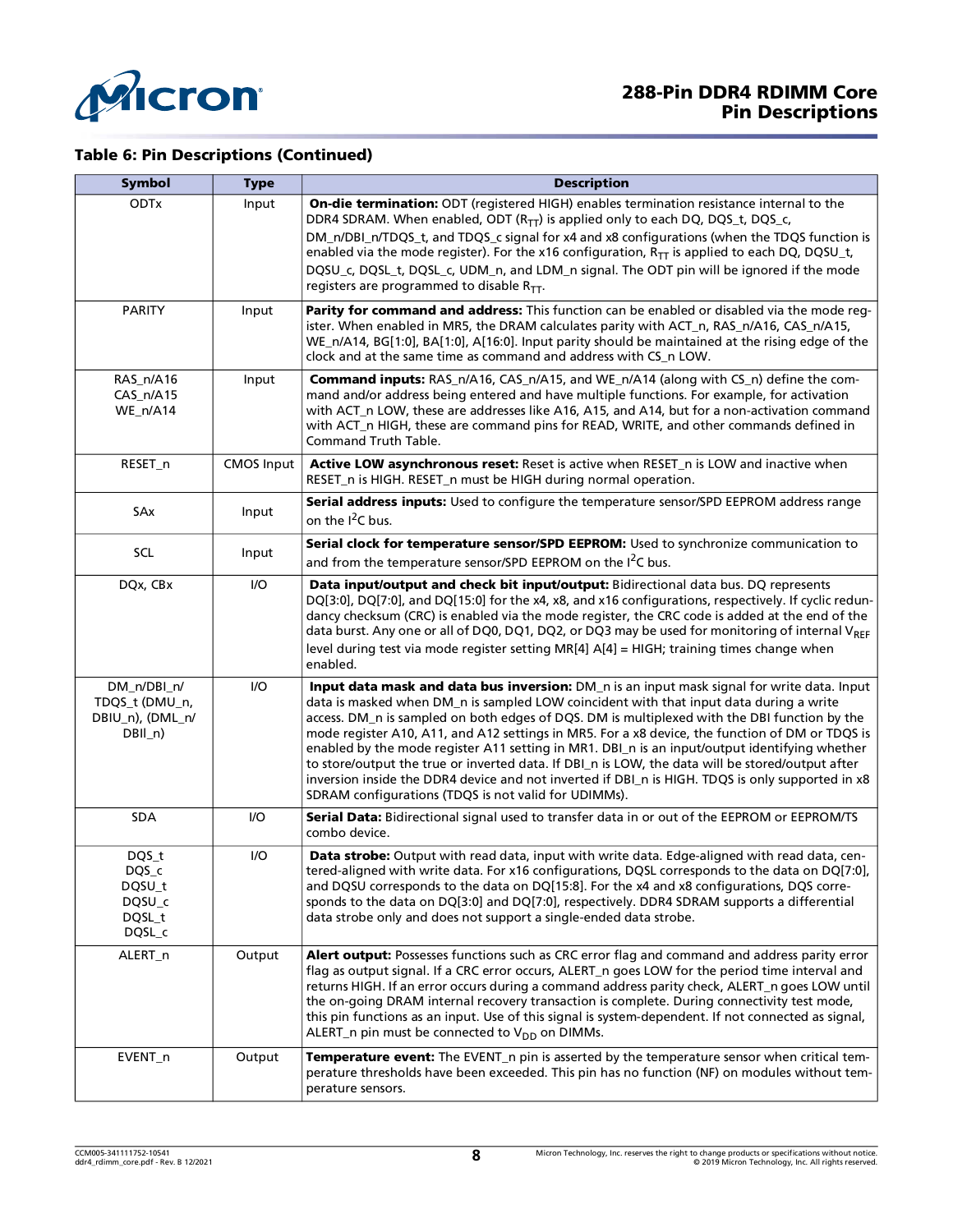

### Table 6: Pin Descriptions (Continued)

| <b>Symbol</b>                                     | <b>Type</b> | <b>Description</b>                                                                                                                                                                                                                                                                                                                                                                                                                                                                                                                                                                                                                                                                                                                         |
|---------------------------------------------------|-------------|--------------------------------------------------------------------------------------------------------------------------------------------------------------------------------------------------------------------------------------------------------------------------------------------------------------------------------------------------------------------------------------------------------------------------------------------------------------------------------------------------------------------------------------------------------------------------------------------------------------------------------------------------------------------------------------------------------------------------------------------|
| TDQS_t<br>TDQS c<br>(x8 DRAM-based<br>RDIMM only) | Output      | Termination data strobe: When enabled via the mode register, the DRAM device enables the<br>same $R_{TT}$ termination resistance on TDQS_t and TDQS_c that is applied to DQS_t and DQS_c.<br>When the TDQS function is disabled via the mode register, the DM/TDQS_t pin provides the data<br>mask (DM) function, and the TDQS_c pin is not used. The TDQS function must be disabled in the<br>mode register for both the x4 and x16 configurations. The DM function is supported only in x8<br>and x16 configurations. DM, DBI, and TDQS are a shared pin and are enabled/disabled by mode<br>register settings. For more information about TDQS, see the DDR4 DRAM component data sheet<br>(TDQS t and TDQS c are not valid for UDIMMs). |
| $V_{DD}$                                          | Supply      | <b>Module power supply: 1.2V (TYP).</b>                                                                                                                                                                                                                                                                                                                                                                                                                                                                                                                                                                                                                                                                                                    |
| $V_{PP}$                                          | Supply      | <b>DRAM activating power supply:</b> 2.5V -0.125V/+0.250V.                                                                                                                                                                                                                                                                                                                                                                                                                                                                                                                                                                                                                                                                                 |
| <b>VREFCA</b>                                     | Supply      | Reference voltage for control, command, and address pins.                                                                                                                                                                                                                                                                                                                                                                                                                                                                                                                                                                                                                                                                                  |
| $V_{ss}$                                          | Supply      | Ground.                                                                                                                                                                                                                                                                                                                                                                                                                                                                                                                                                                                                                                                                                                                                    |
| $V_{TT}$                                          | Supply      | Power supply for termination of address, command, and control $V_{DD}/2$ .                                                                                                                                                                                                                                                                                                                                                                                                                                                                                                                                                                                                                                                                 |
| V <sub>DDSPD</sub>                                | Supply      | Power supply used to power the I <sup>2</sup> C bus for SPD.                                                                                                                                                                                                                                                                                                                                                                                                                                                                                                                                                                                                                                                                               |
| <b>RFU</b>                                        |             | Reserved for future use.                                                                                                                                                                                                                                                                                                                                                                                                                                                                                                                                                                                                                                                                                                                   |
| NC.                                               |             | <b>No connect:</b> No internal electrical connection is present.                                                                                                                                                                                                                                                                                                                                                                                                                                                                                                                                                                                                                                                                           |
| <b>NF</b>                                         |             | No function: May have internal connection present, but has no function.                                                                                                                                                                                                                                                                                                                                                                                                                                                                                                                                                                                                                                                                    |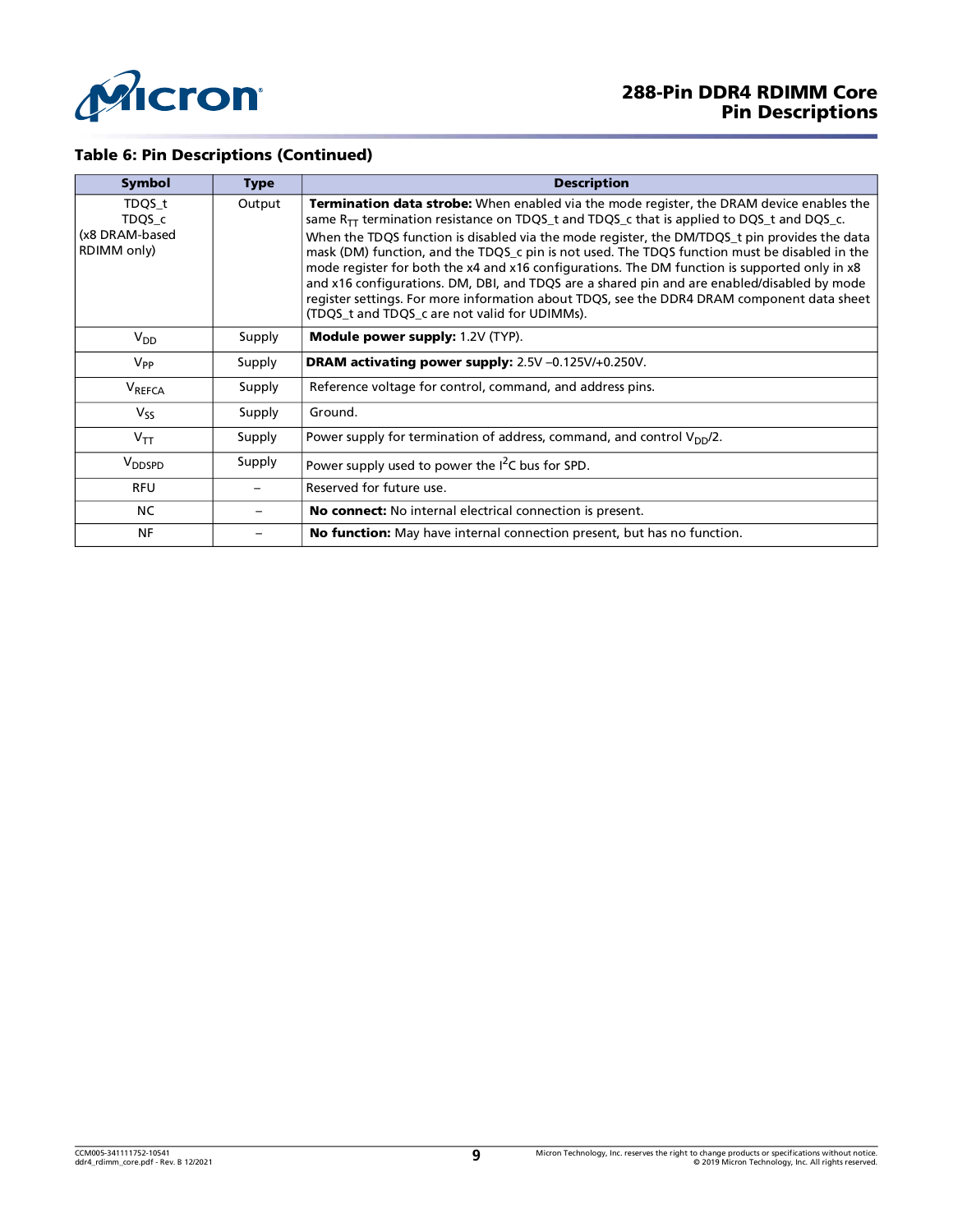

# General Description

High-speed DDR4 SDRAM modules use DDR4 SDRAM devices with two or four internal memory bank groups. DDR4 SDRAM modules utilizing 4- and 8-bit-wide DDR4 SDRAM devices have four internal bank groups consisting of four memory banks each, providing a total of 16 banks. 16-bit-wide DDR4 SDRAM devices have two internal bank groups consisting of four memory banks each, providing a total of eight banks. DDR4 SDRAM modules benefit from the DDR4 SDRAM's use of an 8*n*-prefetch architecture with an interface designed to transfer two data words per clock cycle at the I/O pins. A single READ or WRITE operation forthe DDR4 SDRAM effectively consists of a single 8*n*-bit-wide, four-clock data transfer atthe internal DRAM core and eight corresponding *n*-bit-wide, one-half-clock-cycle data transfers at the I/O pins.

DDR4 modules use two sets of differential signals: DOS\_t and DOS\_c to capture data and CK\_t and CK c to capture commands, addresses, and control signals. Differential clocks and data strobes ensure exceptional noise immunity for these signals and provide precise crossing points to capture input signals.

# Fly-By Topology

DDR4 modules use faster clock speeds than earlier DDR technologies, making signal quality more important than ever. For improved signal quality, the clock, control, command, and address buses have been routed in a fly-by topology, where each clock, control, command, and address pin on each DRAM is connected to a single trace and terminated (rather than a tree structure, where the termination is off the module near the connector). Inherent to fly-by topology, the timing skew between the clock and DQS signals can be accounted for by using the write-leveling feature of DDR4.

# Module Manufacturing Location

Micron Technology manufactures modules at sites worldwide. Customers may receive modules from any of the manufacturing locations listed below.

| <b>Manufacturing Site Location</b> | <b>Country of Origin Specified on Label</b> |
|------------------------------------|---------------------------------------------|
| Boise, USA                         | l USA                                       |
| Aguadilla, Puerto Rico             | Puerto Rico                                 |
| Xian, China                        | l China                                     |
| Singapore                          | Singapore                                   |

### Table 7: DRAM Module Manufacturing Locations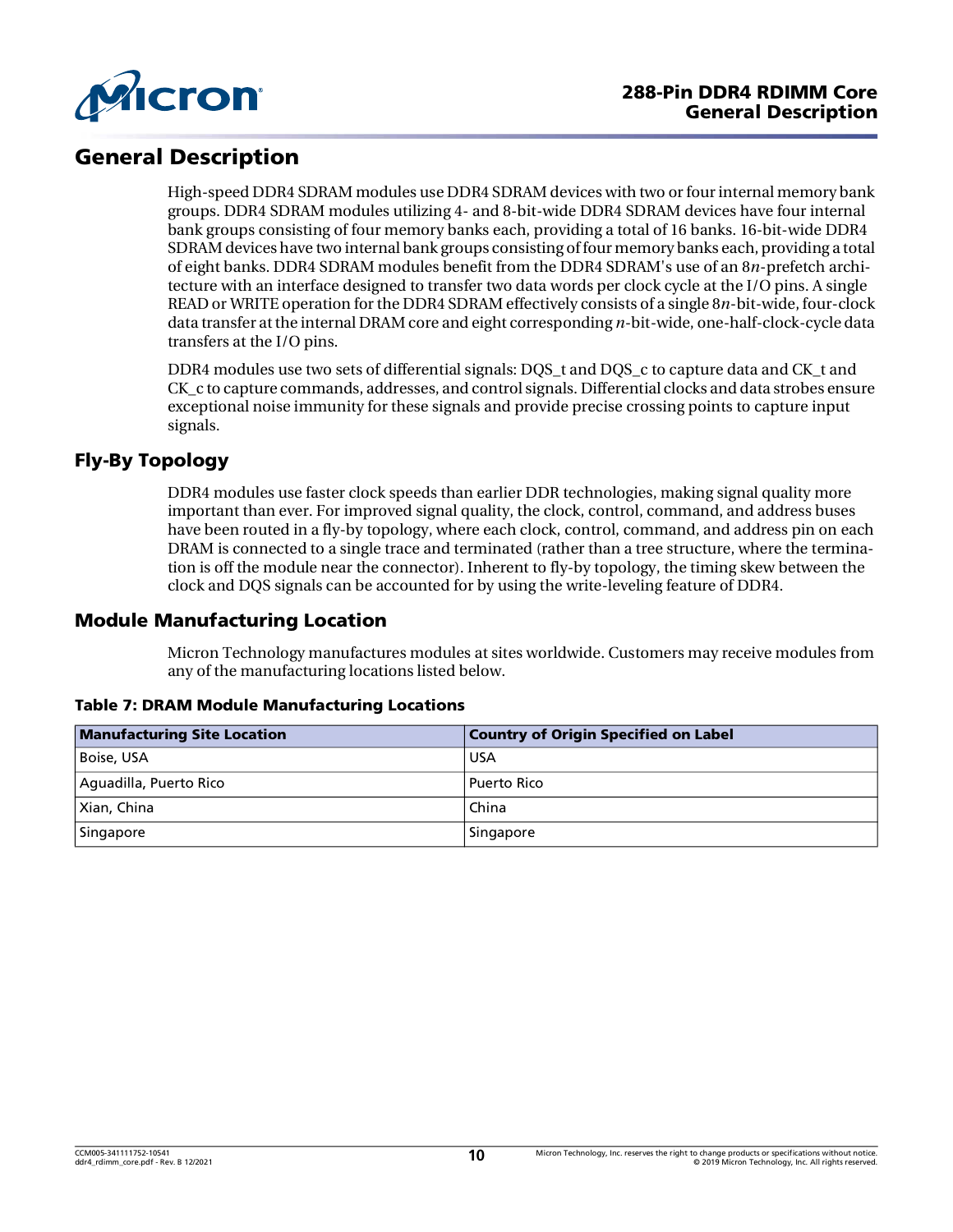

# Address Mapping to DRAM

# Address Mirroring

To achieve optimum routing of the address bus on DDR4 multirank modules, the address bus will be wired as shown in the table below, or mirrored. For quad-rank modules, ranks 1 and 3 are mirrored, and ranks 0 and 2 are non-mirrored. Highlighted address pins have no secondary functions allowing for normal operation when cross-wired. Data is still read from the same address it was written. However, LOAD MODE operations require a specific address. This requires the controller to accommodate for a rank that is mirrored. Systems may reference DDR4 SPD to determine whether the module has mirroring implemented or not. See the JEDEC DDR4 SPD specification for more details.

### Table 8: Address Mirroring

| <b>Edge Connector Pin</b> | <b>DRAM Pin, Non-Mirrored</b> | <b>DRAM Pin, Mirrored</b> |
|---------------------------|-------------------------------|---------------------------|
| A <sub>0</sub>            | A <sub>0</sub>                | A <sub>0</sub>            |
| A1                        | A1                            | A1                        |
| A2                        | A2                            | A2                        |
| A3                        | A <sub>3</sub>                | A4                        |
| A4                        | A4                            | A3                        |
| A5                        | A <sub>5</sub>                | A <sub>6</sub>            |
| A <sub>6</sub>            | A6                            | A <sub>5</sub>            |
| A7                        | A7                            | A <sub>8</sub>            |
| $\mathsf{A}8$             | A <sub>8</sub>                | A7                        |
| A <sub>9</sub>            | A <sub>9</sub>                | A <sub>9</sub>            |
| A10                       | A10                           | A10                       |
| A11                       | A11                           | A13                       |
| A13                       | A13                           | A11                       |
| A12                       | A12                           | A12                       |
| A14                       | A14                           | A14                       |
| A15                       | A15                           | A15                       |
| A16                       | A16                           | A16                       |
| A17                       | A17                           | A17                       |
| BA0                       | BA0                           | BA1                       |
| BA1                       | BA1                           | BA0                       |
| BG0                       | BG0                           | BG1                       |
| BG1                       | BG1                           | BG0                       |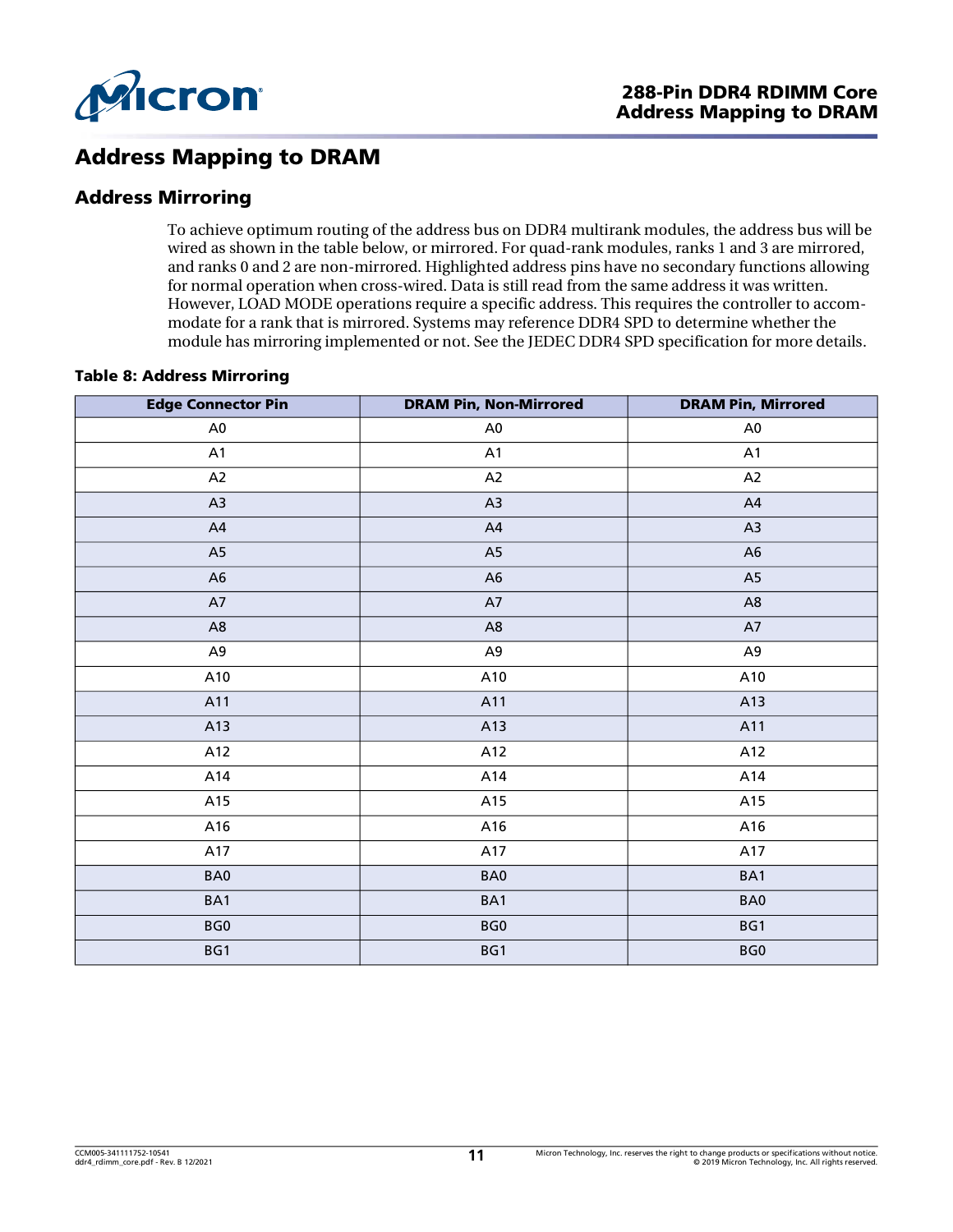

# Thermal Sensor with SPD EEPROM Operation

# Thermal Sensor Operations

The integrated thermal sensor continuously monitors the temperature of the module PCB directly below the device and updates the temperature data register. Temperature data may be read from the bus host at any time, which provides the host real-time feedback of the module's temperature. Multiple programmable and read-only temperature registers can be used to create a custom temperature-sensing solution based on system requirements and JEDEC JC-42.2.

**Note**: Thermal sensor is only applicable on x72 ECC DIMMs.

### EVENT\_n Pin

The thermal sensor also adds the EVENT\_n pin (open-drain), which requires a pull-up to  $V_{\text{DDSPD}}$ . EVENT n is a thermal sensor output used to flag critical events that can be set up in the sensor's configuration registers. EVENT\_n is not used by the serial presence-detect (SPD) EEPROM.

EVENT n has three defined modes of operation: interrupt, comparator, and TCRIT. In interrupt mode, the EVENT\_n pin remains asserted until it is released by writing a 1 to the clear event bit in the status register. In comparator mode, the EVENT\_n pin clears itself when the error condition is removed. Comparator mode is always used when the temperature is compared againstthe TCRIT limit.In TCRIT only mode, the EVENT\_n pin is only asserted if the measured temperature exceeds the TCRIT limit; it then remains asserted until the temperature drops below the TCRIT limit minus the TCRIT hysteresis.

**Note**: EVENT\_n is NF on DIMMs without thermal sensor.

### SPD EEPROM Operation

DDR4 SDRAM modules incorporate SPD. The SPD data is stored in a 512-byte, JEDEC JC-42.4-compliant EEPROM that is segregated into four 128-byte, write-protectable blocks. The SPD content is aligned with these blocks as shown in the table below.

| <b>Block</b> | Range                |           | <b>Description</b>                |  |  |
|--------------|----------------------|-----------|-----------------------------------|--|--|
| 0            | $0 - 127$            | 000h-07Fh | Configuration and DRAM parameters |  |  |
|              | 080h-0FFh<br>128-255 |           | Module parameters                 |  |  |
|              | 256-319              | 100h-13Fh | Reserved (all bytes coded as 00h) |  |  |
|              | 320-383              | 140h-17Fh | Manufacturing information         |  |  |
|              | 384-511              | 180h-1FFh | End-user programmable             |  |  |

The first 384 bytes are programmed by Micron to comply with JEDEC standard JC-45, "Appendix X: Serial Presence Detect (SPD) for DDR4 SDRAM Modules." The remaining 128 bytes of storage are available for use by the customer.

The EEPROM resides on a two-wire I $^2$ C serial interface and is not integrated with the memory bus in any manner. It operates as a slave device in the I $^2\mathrm{C}$  bus protocol, with all operations synchronized by the serial clock. Transfer rates of up to 1 MHz are achievable at 2.5V (NOM).

Micron implements reversible software write protection on DDR4 SDRAM-based modules. This prevents the lower 384 bytes (bytes 0 to 383) from being inadvertently programmed or corrupted. The upper 128 bytes remain available for customer use and are unprotected.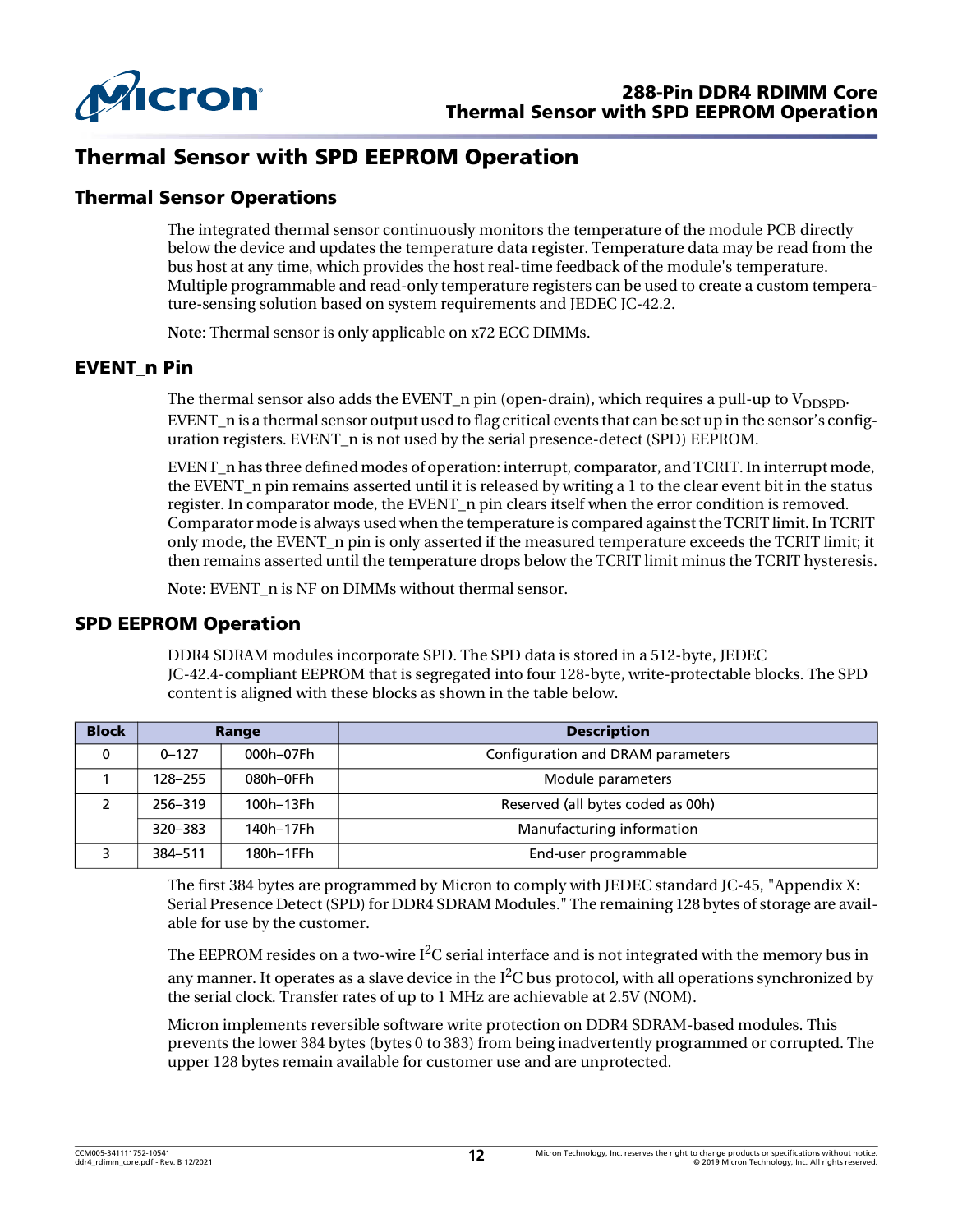

# Registering Clock Driver Operation

Registered DDR4 SDRAM modules use a registering clock driver device consisting of a register and a phase-lock loop (PLL). The device complies with the JEDEC DDR4 RCD specification.

To reduce the electrical load on the host memory controller's command, address, and control bus, Micron's RDIMMs use a DDR4 registering clock driver (RCD). The RCD presents a single load to the controller while redriving signals to the DDR4 SDRAM devices, which helps enable higher densities and increase signal integrity. The RCD also provides a low-jitter, low-skew PLL that redistributes a differential clock pair to multiple differential pairs of clock outputs.

# Control Words

The RCD device(s) used on DDR4 RDIMMs, LRDIMMs, and NVDIMMs contain configuration registers known as control words, which the host uses to configure the RCD based on criteria determined by the module design. Control words can be set by the host controller through either the DRAM address and control bus or the I<sup>2</sup>C bus interface. The RCD I<sup>2</sup>C bus interface resides on the same I<sup>2</sup>C bus interface as the module temperature sensor and EEPROM.

# Parity Operations

The RCD includes a parity-checking function that can be enabled or disabled in control word RC0E. The RCD receives a parity bit at the DPAR input from the memory controller and compares it with the data received on the qualified command and address inputs; it indicates on its open-drain ALERT\_n pin whether a parity error has occurred. If parity checking is enabled, the RCD forwards commands to the SDRAM when no parity error has occurred. If the parity error function is disabled, the RCD forwards sampled commands to the SDRAM regardless of whether a parity error has occurred. Parity is also checked during control word WRITE operations unless parity checking is disabled.

### Rank Addressing

The chip select pins (CS\_n) on Micron's modules are used to select a specific rank of DRAM. The RDIMM is capable of selecting ranks in one of three different operating modes, dependent on setting DA[1:0] bits in the DIMM configuration control word located within the RCD. Direct DualCS mode is utilized for single- or dual-rank modules. For quad-rank modules, either direct or encoded QuadCS mode is used.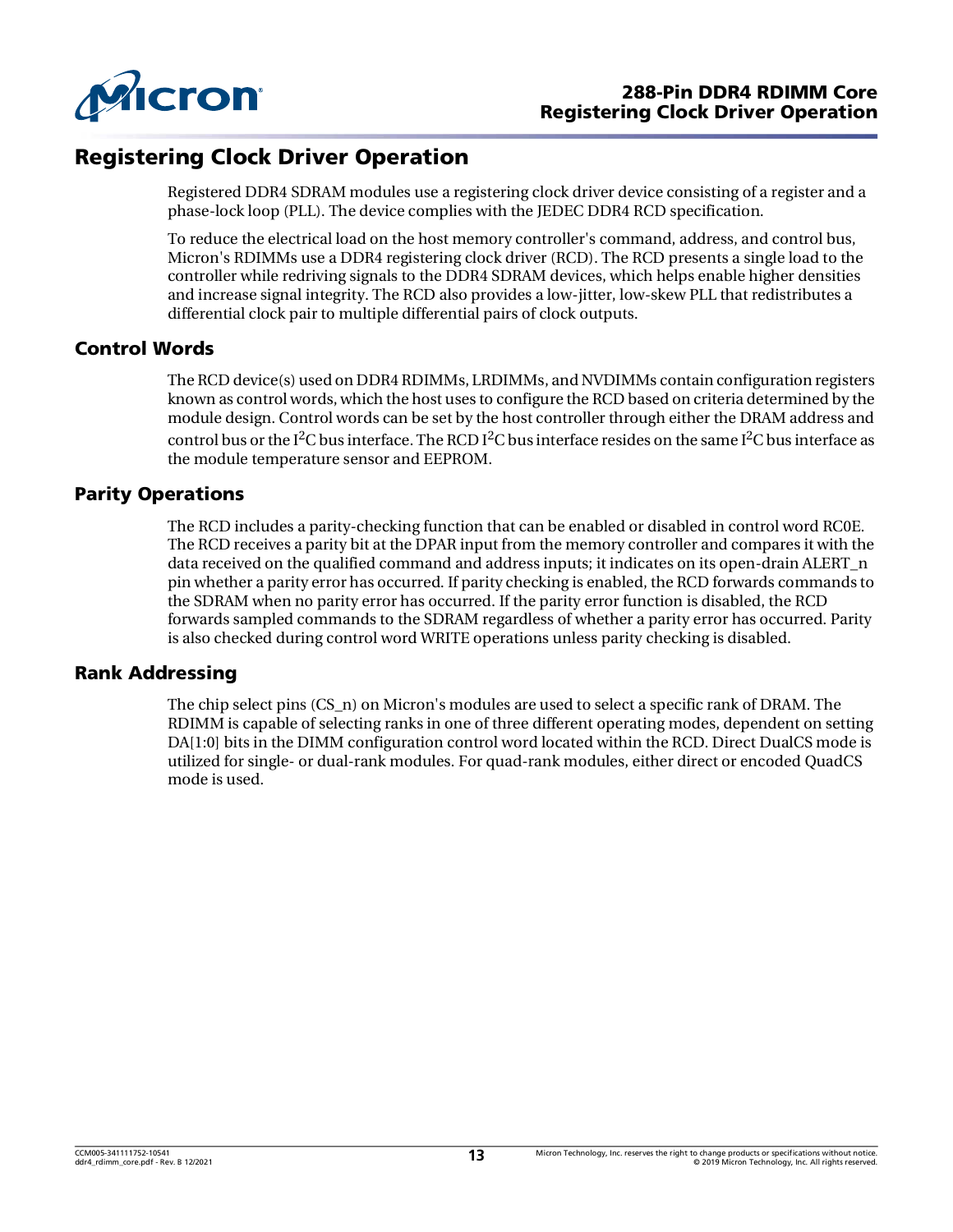

# Electrical Specifications

Stresses greater than those listed may cause permanent damage to the module. This is a stress rating only, and functional operation of the module at these or any other conditions outside those indicated in each device's data sheet is not implied. Exposure to absolute maximum rating conditions for extended periods may adversely affect reliability.

### Table 9: Absolute Maximum Ratings

| <b>Symbol</b>                      | <b>Parameter</b>                               | <b>Min</b> | <b>Max</b> | <b>Units</b> | <b>Notes</b> |
|------------------------------------|------------------------------------------------|------------|------------|--------------|--------------|
| $V_{DD}$                           | $V_{DD}$ supply voltage relative to $V_{SS}$   | $-0.4$     | 1.5        |              |              |
| V <sub>DDQ</sub>                   | $V_{DDO}$ supply voltage relative to $V_{SS}$  | $-0.4$     |            |              |              |
| $V_{PP}$                           | Voltage on $V_{PP}$ pin relative to $V_{SS}$   | $-0.4$     | 3.0        |              |              |
| V <sub>IN</sub> , V <sub>OUT</sub> | Voltage on any pin relative to V <sub>SS</sub> | $-0.4$     | 1.5        |              |              |

### Table 10: Operating Conditions

| <b>Symbol</b>     | <b>Parameter</b>                                                                                       | <b>Min</b>                     | <b>Nom</b>          | <b>Max</b>                     | <b>Units</b> | <b>Notes</b>   |
|-------------------|--------------------------------------------------------------------------------------------------------|--------------------------------|---------------------|--------------------------------|--------------|----------------|
| $V_{DD}$          | V <sub>DD</sub> supply voltage                                                                         | 1.14                           | 1.20                | 1.26                           | $\mathsf{V}$ |                |
| $V_{PP}$          | DRAM activating power supply                                                                           | 2.375                          | 2.5                 | 2.75                           | $\mathsf{V}$ | $\overline{2}$ |
| VREFCA(DC)        | Input reference voltage –<br>command/address bus                                                       | $0.49 \times V_{DD}$           | $0.5 \times V_{DD}$ | $0.51 \times V_{DD}$           | $\vee$       | 3              |
| $I_{\text{VTT}}$  | Termination reference current from $\mathsf{V}_{\textsf{TT}}$                                          | $-750$                         |                     | 750                            | mA           |                |
| $V_{TT}$          | Termination reference voltage (DC) –<br>command/address bus                                            | $0.49 \times V_{DD}$ -<br>20mV | $0.5 \times V_{DD}$ | $0.51 \times V_{DD} +$<br>20mV | $\vee$       | 4              |
| <sup>I</sup> IN   | Input leakage current; any input excluding ZQ; 0V<br>$< V_{\text{IN}} < 1.1 V$                         | $-5$                           |                     | 5                              | μA           | 5, 8           |
| $I_{ZQ}$          | Input leakage current; ZQ                                                                              | $-50$                          |                     | 10                             | μA           | 6              |
| l <sub>OZpd</sub> | Output leakage current; $V_{\text{OUT}} = V_{\text{DD}}$ ; DQ is High-Z                                |                                |                     | 10                             | μA           | 7              |
| l <sub>OZpu</sub> | Output leakage current; $V_{OUT} = V_{SS}$ ; DQ is High-Z;<br>ODT is disabled with ODT input HIGH      | $-50$                          |                     |                                | μA           | $\overline{7}$ |
| <b>I</b> VREFCA   | V <sub>REFCA</sub> leakage; V <sub>REFCA</sub> = V <sub>DD</sub> /2 (after DRAM is ini-  <br>tialized) | $-4.5$                         |                     | 4.5                            | μA           | 8              |

<span id="page-13-2"></span><span id="page-13-1"></span><span id="page-13-0"></span>Notes: 1.  $V_{DDO}$  balls on DRAM are tied to  $V_{DD}$ .

- 2.  $V_{PP}$  must be greater than or equal to  $V_{DD}$  at all times.
- 3. V<sub>REFCA</sub> must not be greater than 0.6 × V<sub>DD</sub>. When V<sub>DD</sub> is less than 500mV, V<sub>REF</sub> may be less than or equal to 300mV.
- <span id="page-13-3"></span>4.  $V_{TT}$  termination voltages in excess of specification limit adversely affect command and address signals' voltage margins and reduce timing margins.
- <span id="page-13-4"></span>5. Command and address inputs are terminated to  $V_{DD}/2$  in the registering clock driver. Input current is dependent on termination resistance set in the registering clock driver.
- <span id="page-13-6"></span>6. Tied to ground. Not connected to edge connector.
- <span id="page-13-7"></span>7. Multiply by the number of module ranks and then by the number of die per package.
- <span id="page-13-5"></span>8. RCD input current.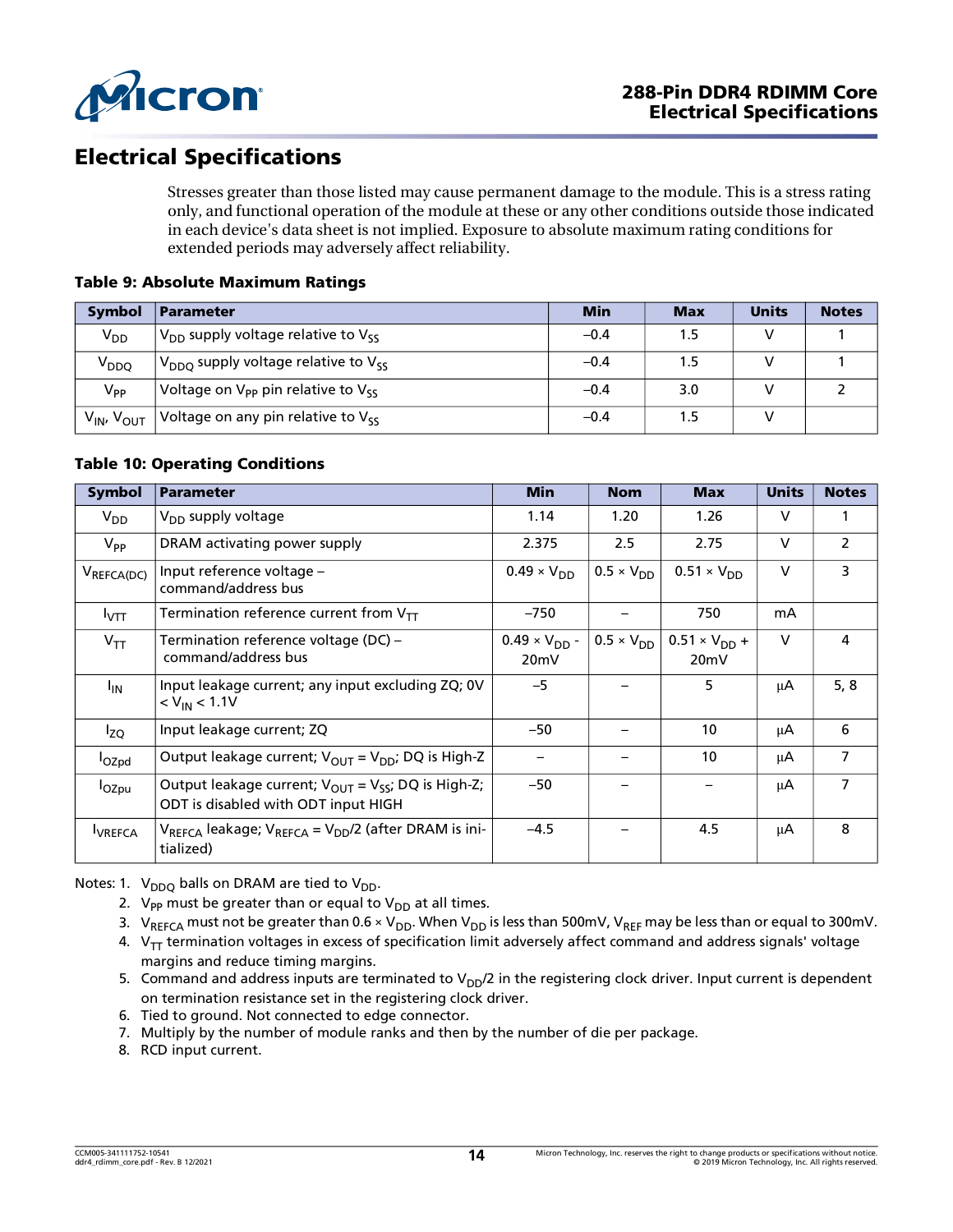

#### Table 11: Thermal Characteristics

| <b>Symbol</b> | <b>Parameter/Condition</b>                               | <b>Value</b> | <b>Units</b>    | <b>Notes</b> |
|---------------|----------------------------------------------------------|--------------|-----------------|--------------|
| $T_C$         | Commercial operating case temperature                    | 0 to 85      | °C              | 1, 2, 3      |
| $T_C$         |                                                          | $>85$ to 95  | °C              | 1, 2, 3, 4   |
| $T_C$         | Industrial operating case temperature                    | $-40$ to 85  | $\rm ^{\circ}C$ | 1, 2, 3      |
| $T_C$         |                                                          | $>85$ to 95  | °C              | 1, 2, 3, 4   |
| <b>TOPER</b>  | Normal operating temperature range                       | 0 to 85      | $\rm ^{\circ}C$ | 5, 7, 8      |
| <b>TOPER</b>  | Extended temperature operating range (optional)          | >85 to 95    | °C              | 5, 8         |
| $T_{STG}$     | Non-operating storage temperature                        | $-55$ to 100 | $\rm ^{\circ}C$ | 6            |
| $RH_{STG}$    | Non-operating storage relative humidity (non-condensing) | 5 to 95      | $\frac{0}{0}$   |              |
| <b>NA</b>     | Change rate of storage temperature                       | 20           | °C/hour         |              |

<span id="page-14-1"></span><span id="page-14-0"></span>Notes: 1. Maximum operating case temperature;  $T<sub>C</sub>$  is measured in the center of the package.

- 2. A thermal solution must be designed to ensure the DRAM device does not exceed the maximum  $T_C$  during operation.
- <span id="page-14-2"></span>3. Device functionality is not guaranteed if the DRAM device exceeds the maximum  $T_C$  during operation.
- <span id="page-14-3"></span>4. If T<sub>C</sub> exceeds 85°C, the DRAM must be refreshed externally at 2X refresh, which is a 3.9µs interval refresh rate.
- <span id="page-14-4"></span>5. The refresh rate must double when  $85^{\circ}$ C < T<sub>OPER</sub>  $\leq$  95°C.
- <span id="page-14-7"></span>6. Storage temperature is defined as the temperature of the top/center of the DRAM and does not reflect the storage temperatures of shipping trays.
- <span id="page-14-5"></span>7. The normal temperature range specifies the temperatures at which all DRAM specifications will be supported. During operation, the DRAM case temperature must be maintained between 0°C and 85°C under all operating conditions for the commercial offerring; The industrial temperature offering allows the case temperature to go below 0°C to -40°C
- <span id="page-14-6"></span>8. For additional information, refer to technical note TN-00-08: "Thermal Applications" available at [micron.com.](http://www.micron.com)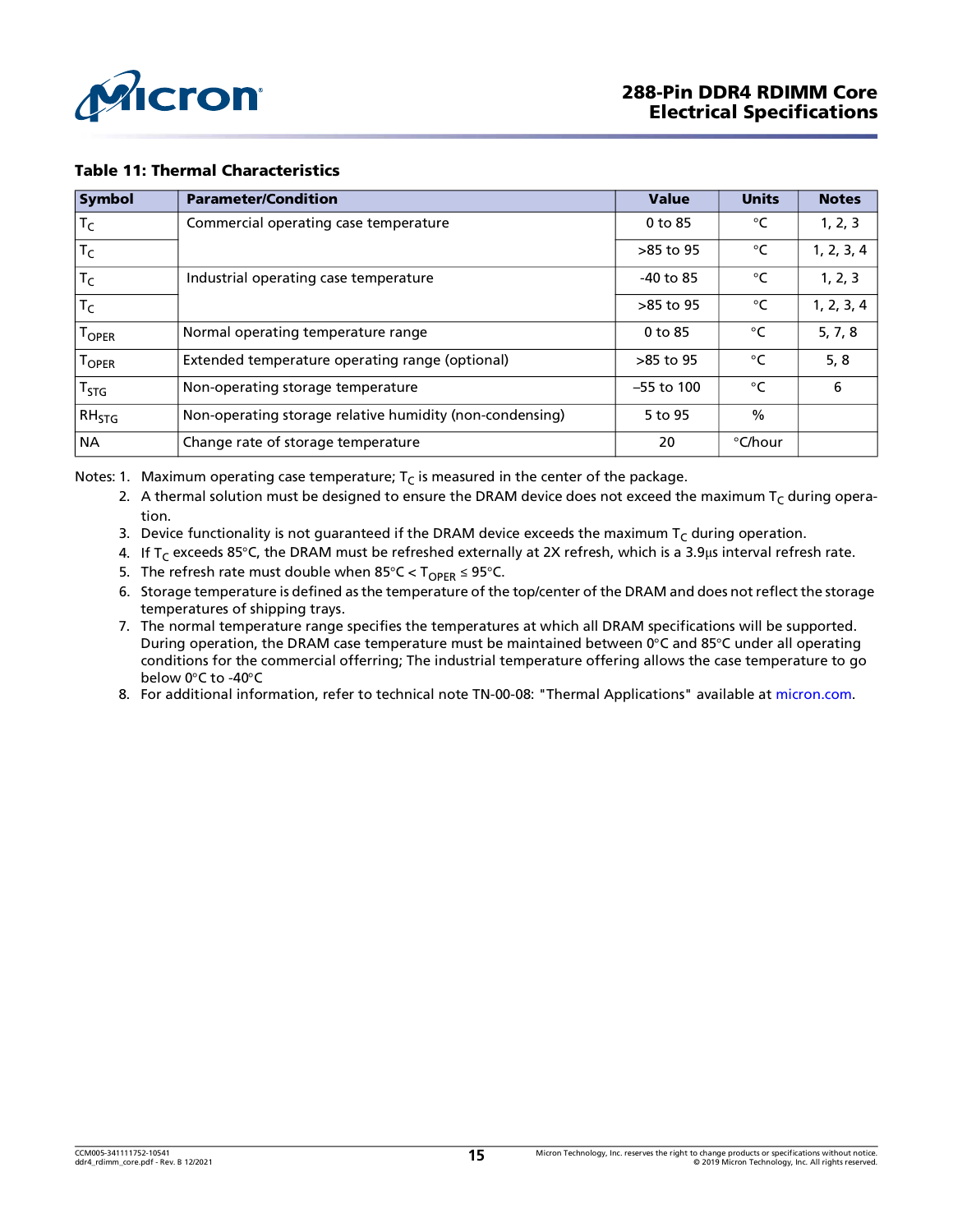

# DRAM Operating Conditions

Recommended AC operating conditions are given in the DDR4 component data sheets. Component specifications are available at [micron.com.](http://www.micron.com) Module speed grades correlate with component speed grades, as shown below.

#### Table 12: Module and Component Speed Grades

DDR4 components may exceed the listed module speed grades; module may not be available in all listed speed grades

| <b>Module Speed Grade</b> | <b>Component Speed Grade</b> |
|---------------------------|------------------------------|
| $-3G2$                    | $-062E$                      |
| $-352$                    | $-062H (3DS)$                |
| $-2G9$                    | $-068$                       |
| $-259$                    | -068H (3DS)                  |
| $-2G6$                    | $-075$                       |
| $-256$                    | $-075H(3DS)$                 |

# Design Considerations

### **Simulations**

Micron memory modules are designed to optimize signal integrity through carefully designed terminations, controlled board impedances, routing topologies, trace length matching, and decoupling. However, good signal integrity starts at the system level. Micron encourages designers to simulate the signal characteristics of the system's memory bus to ensure adequate signal integrity of the entire memory system.

#### **Power**

Operating voltages are specified at the edge connector of the module, not at the DRAM. Designers must account for any system voltage drops at anticipated powerlevels to ensure the required supply voltage is maintained.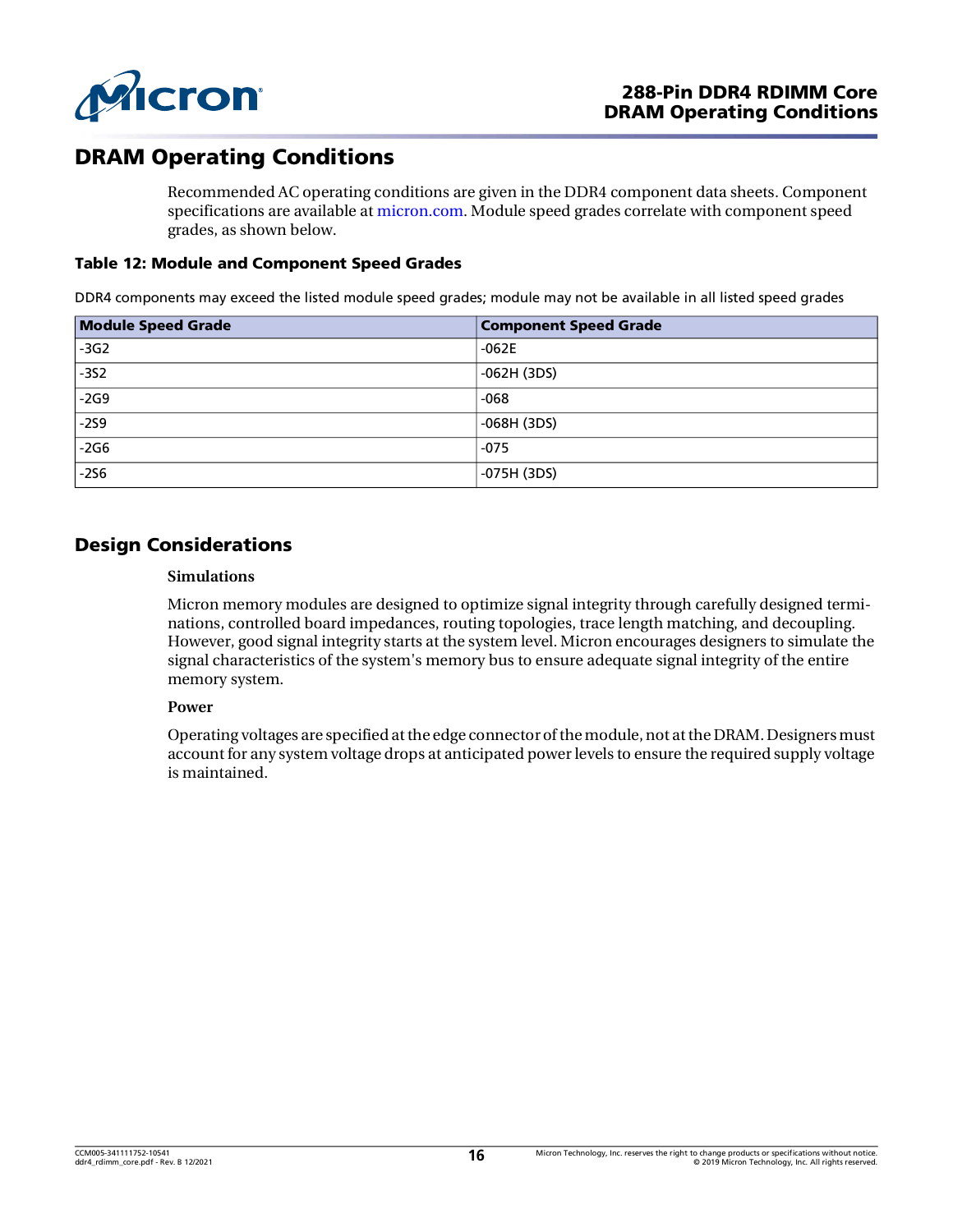

# Thermal Sensor with SPD EEPROM Operating Conditions

The thermal sensor continuously monitors the module's temperature and can be read back at any time over the I $^2\mathrm{C}$  bus shared with the serial presence-detect (SPD) EEPROM. Refer to JEDEC JC-42.4 EE1004 and TSE2004 device specifications for complete details.

**Note**: Integrated thermal sensor only applicable to x72 ECC DIMMs. The following AC/DC operating condition specifications apply both to devices that do contain the integrated thermal sensor and devices that do not include the thermal sensor.

### SPD Data

For the latest SPD data, refer to Micron's SPD page: [micron.com/SPD.](http://www.micron.com/spd)

#### Table 13: Thermal Sensor with SPD EEPROM DC Operating Conditions

| <b>Parameter/Condition</b>                                                                             | <b>Symbol</b>      | <b>Min</b>                  | <b>Nom</b> | <b>Max</b>                       | <b>Units</b> |
|--------------------------------------------------------------------------------------------------------|--------------------|-----------------------------|------------|----------------------------------|--------------|
| Supply voltage                                                                                         | V <sub>DDSPD</sub> | 1.7                         | 2.5        | 3.3                              | V            |
| Input low voltage: Logic 0; All inputs                                                                 | $V_{IL}$           | $-0.5$                      |            | $V_{\text{DDSPD}} \times$<br>0.3 | $\vee$       |
| Input high voltage: Logic 1; All inputs                                                                | $V_{\text{IH}}$    | V <sub>DDSPD</sub> ×<br>0.7 |            | $V_{\text{DDSPD}} +$<br>0.5      | v            |
| Output low voltage: 3mA sink current $V_{\text{DNSPD}} > 2V$                                           | $V_{OL}$           |                             |            | 0.4                              | v            |
| Input leakage current: (SCL, SDA) $V_{IN} = V_{DDSPD}$ or $V_{SSSPD}$                                  | ŀц                 |                             |            | ±5                               | μA           |
| Output leakage current: V <sub>OUT</sub> = V <sub>DDSPD</sub> or V <sub>SSSPD</sub> , SDA in<br>High-Z | <sup>I</sup> LO    |                             | —          | ±5                               | μA           |

Notes: 1. Table is provided as a general reference. Consult JEDEC JC-42.4 TSE2004 device specifications for complete details.

2. Operation at <sup>t</sup>SCL > 100 kHz may require  $V_{\text{DDSPD}} \leq 2.2$ .

3. All voltages referenced to  $V_{DDSPD}$ .

### Table 14: Thermal Sensor with SPD EEPROM AC Operating Conditions

| <b>Parameter/Condition</b>  | Symbol               | <b>Min</b>  | <b>Max</b> | <b>Units</b> |
|-----------------------------|----------------------|-------------|------------|--------------|
| Clock frequency             | fscl                 | 10          | 1000       | kHz          |
| Clock pulse width HIGH time | $tHIGH$              | 260         |            | ns           |
| Clock pulse width LOW time  | t <sub>LOW</sub>     | 500         |            | ns           |
| Detect clock LOW timeout    | <sup>t</sup> TIMEOUT | 25          | 35         | ms           |
| SDA rise time               | ${}^{\text{t}}$ R    |             | 120        | ns           |
| SDA fall time               | $t_{\mathsf{F}}$     |             | 120        | ns           |
| Data-in setup time          | <sup>t</sup> SU:DAT  | 50          | —          | ns           |
| Data-in hold time           | <sup>t</sup> HD:DI   | 0           |            | ns           |
| Data out hold time          | <sup>t</sup> HD:DAT  | $\mathbf 0$ | 350        | ns           |
| Start condition setup time  | <sup>t</sup> SU:STA  | 260         | —          | ns           |
| Start condition hold time   | <sup>t</sup> HD:STA  | 260         |            | ns           |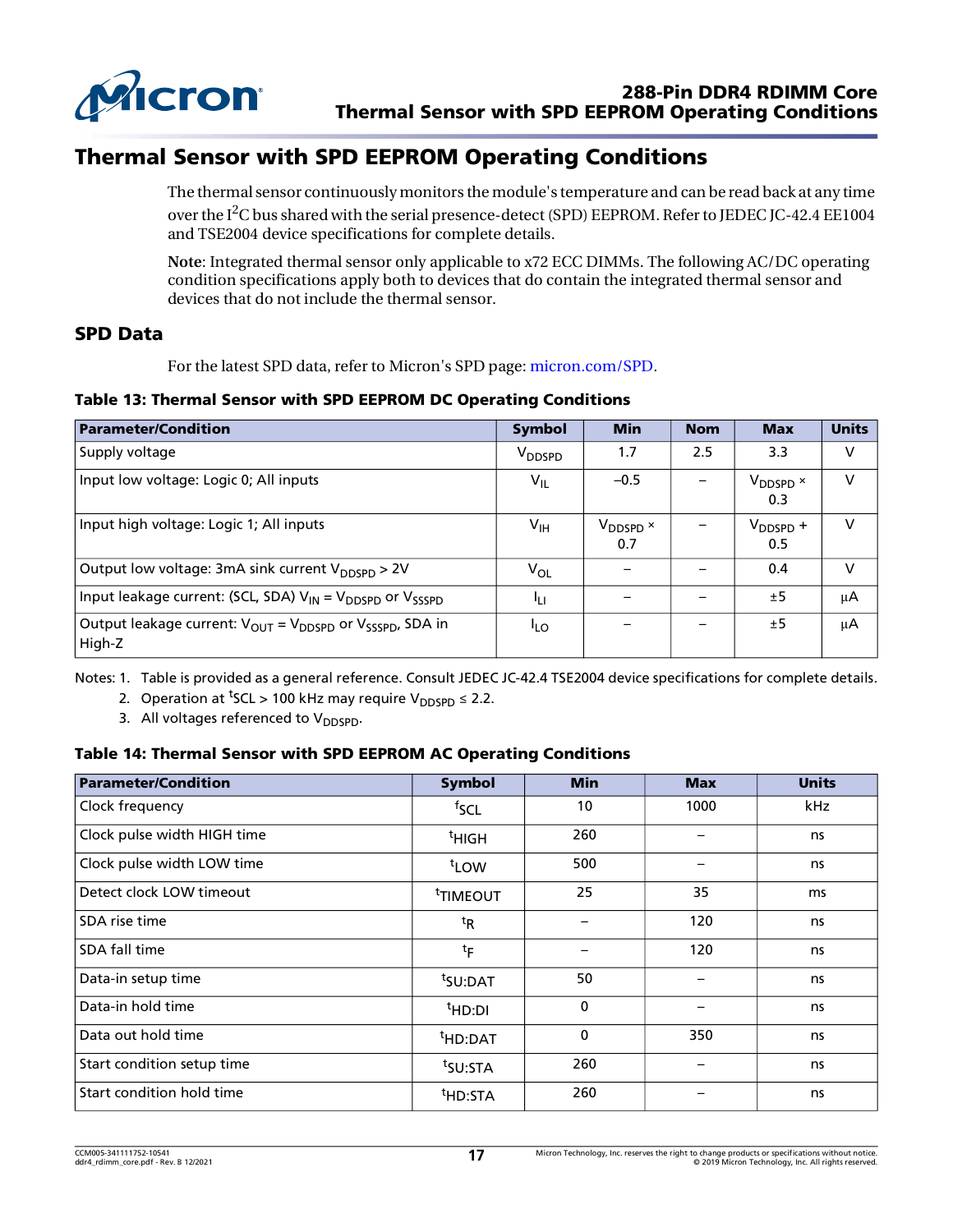

#### Table 14: Thermal Sensor with SPD EEPROM AC Operating Conditions (Continued)

| <b>Parameter/Condition</b>                                     | <b>Symbol</b>       | <b>Min</b> | <b>Max</b> | <b>Units</b> |
|----------------------------------------------------------------|---------------------|------------|------------|--------------|
| Stop condition setup time                                      | <sup>t</sup> SU:STO | 260        |            | ns           |
| Time the bus must be free before a new transition<br>can start | $t$ BUF             | 500        |            | ns           |
| Write time                                                     | $^{\rm t}$ W        |            |            | ms           |
| Warm power cycle time off                                      | <sup>t</sup> POFF   |            |            | ms           |
| Time from power-on to first command                            | tınıt               | 10         |            | ms           |

Notes: 1. Table is provided as a general reference. Consult JEDEC JC-42.4 TSE2004 device specifications for complete details.

2. Operation at <sup>f</sup>SCL > 100 kHz may require V<sub>DDSPD</sub> ≤ 2.2.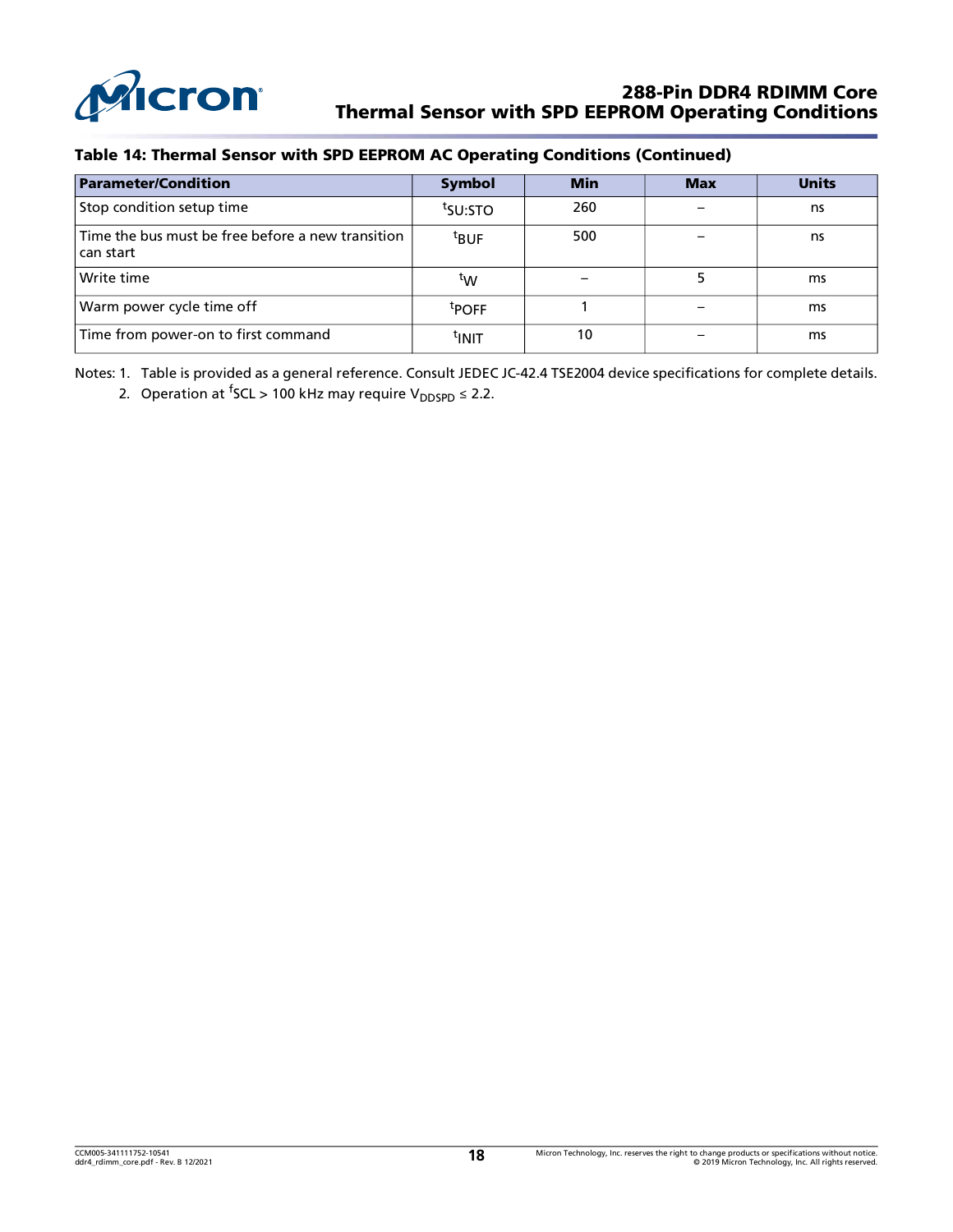

# Registering Clock Driver Specifications

### Table 15: Registering Clock Driver Electrical Characteristics

DDR4 RCD01 devices or equivalent

| <b>Parameter</b>                                                                  | <b>Symbol</b>                              | <b>Pins</b>                              | <b>Min</b>                    | <b>Nom</b>                | <b>Max</b>                    | <b>Units</b> |
|-----------------------------------------------------------------------------------|--------------------------------------------|------------------------------------------|-------------------------------|---------------------------|-------------------------------|--------------|
| DC supply voltage                                                                 | $V_{DD}$                                   |                                          | 1.14                          | 1.2                       | 1.26                          | V            |
| DC reference voltage                                                              | $V_{REF}$                                  | V <sub>REFCA</sub>                       | $0.49 \times V_{DD}$          | $0.5 \times V_{DD}$       | $0.51 \times V_{DD}$          | $\vee$       |
| DC termination<br>voltage                                                         | $V_{TT}$                                   |                                          | $V_{REF} - 40mV$              | $V_{REF}$                 | $V_{REF} + 40mV$              | $\vee$       |
| High-level input<br>voltage                                                       | V <sub>IH. CMOS</sub>                      | DRST_n                                   | $0.65 \times V_{DD}$          |                           | $V_{DD}$                      | $\vee$       |
| Low-level input<br>voltage                                                        | V <sub>IL</sub> CMOS                       |                                          | $\mathbf 0$                   |                           | $0.35 \times V_{DD}$          | $\vee$       |
| DRST_n pulse width                                                                | $t$ <sub>INI-</sub><br>T_Pow-<br>er_stable |                                          | 1.0                           |                           |                               | μs           |
| AC high-level output<br>voltage                                                   | $V_{OH(AC)}$                               | All outputs except<br>ALERT <sub>n</sub> | $V_{TT}$ + (0.15 × $V_{DD}$ ) |                           |                               | $\vee$       |
| AC low-level output<br>voltage                                                    | $V_{OL(AC)}$                               |                                          |                               | $\qquad \qquad$           | $V_{TT}$ + (0.15 × $V_{DD}$ ) | $\vee$       |
| AC differential out-<br>put high measure-<br>ment level (for<br>output slew rate) | V <sub>OHdiff(A</sub><br>C)                | Yn_t - Yn_c, BCK_t -<br>BCK c            |                               | $0.3 \times V_{DD}$       |                               | mV           |
| AC differential out-<br>put low measure-<br>ment level (for<br>output slew rate)  | $V_{OL}$<br>diff(AC)                       |                                          |                               | $-0.3 \times$<br>$V_{DD}$ |                               | mV           |

Notes: 1. Timing and switching specifications for the register listed are critical for proper operation of DDR4 SDRAM RDIMMs. These are meant to be a subset of the parameters for the specific device used on the module. See the JEDEC RCD01 specification for complete operating electrical characteristics. Registering clock driver parametric values are specified for device default control word settings, unless otherwise stated. The RC0A control word setting does not affect parametric values.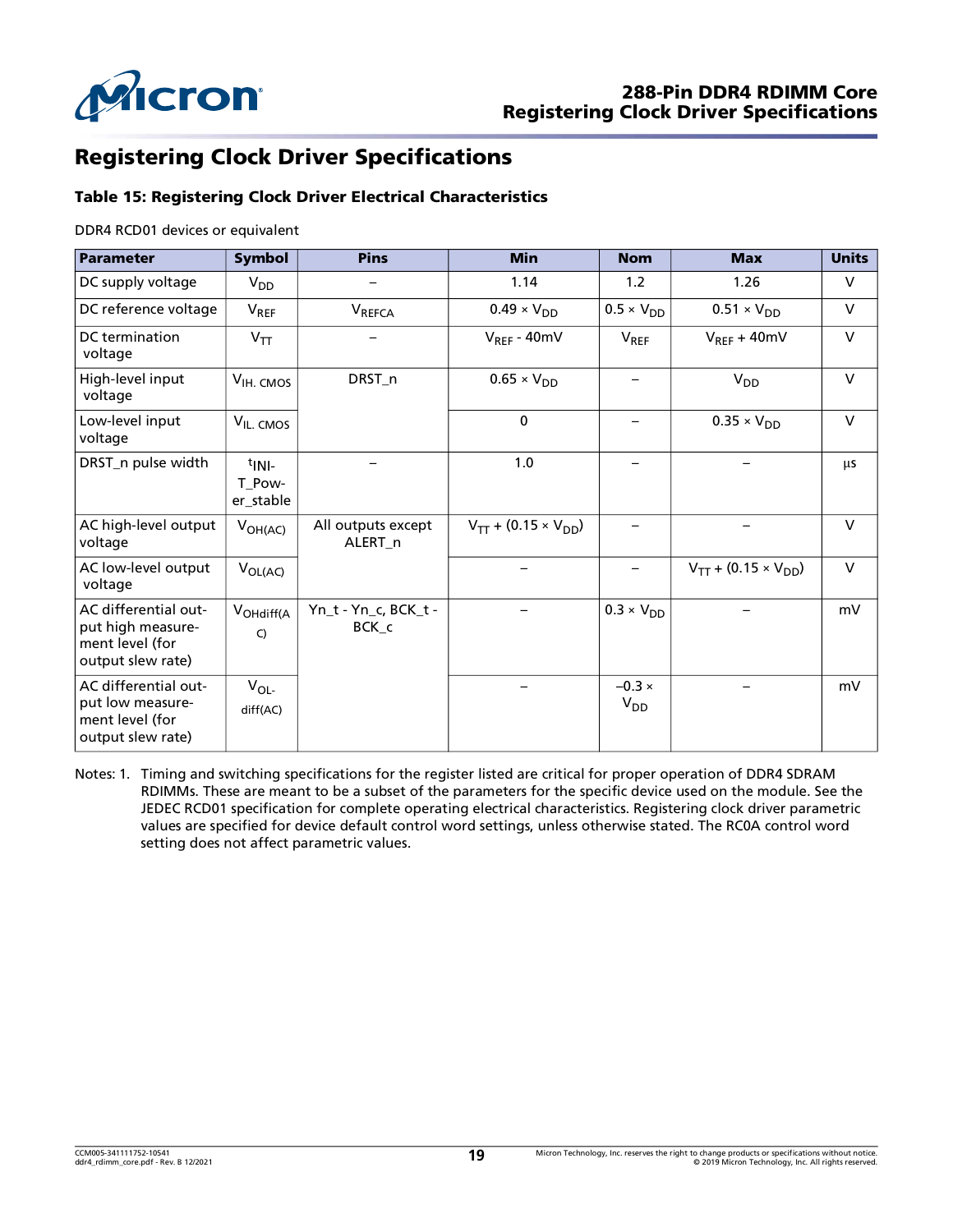

# Module Dimensions

#### Figure 1: 288-Pin DDR4 RDIMM



Notes: 1. All dimensions are in millimeters; MAX/MIN or typical (TYP) where noted.

- 2. The dimensional diagram is for reference only.
- 3. Tolerance on all dimensions ±0.15mm unless otherwise specified.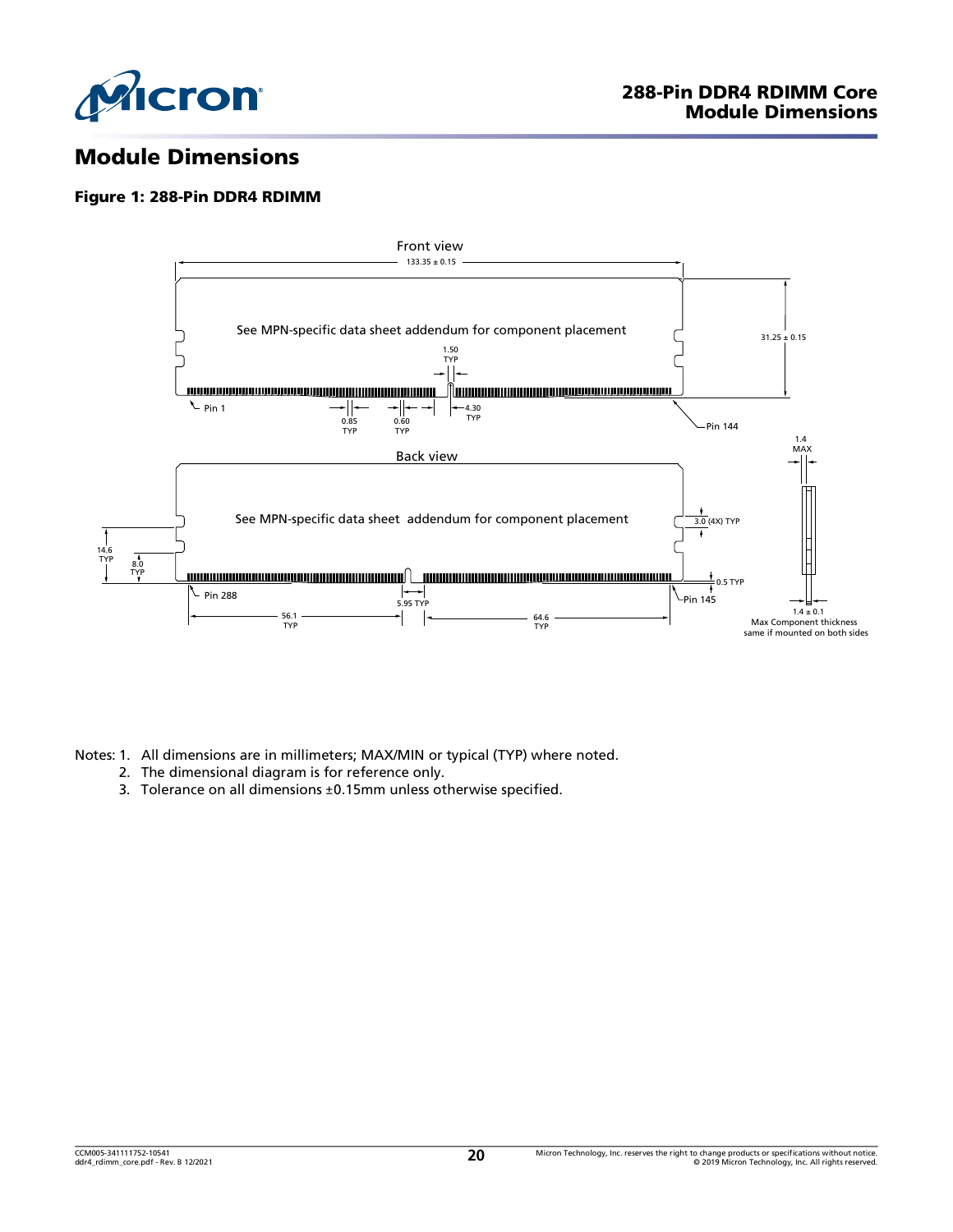

### Figure 2: 288-Pin DDR4 VLP RDIMM



- Notes: 1. All dimensions are in millimeters; MAX/MIN or typical (TYP) where noted.
	- 2. The dimensional diagram is for reference only.
	- 3. Tolerance on all dimensions ±0.15mm unless otherwise specified.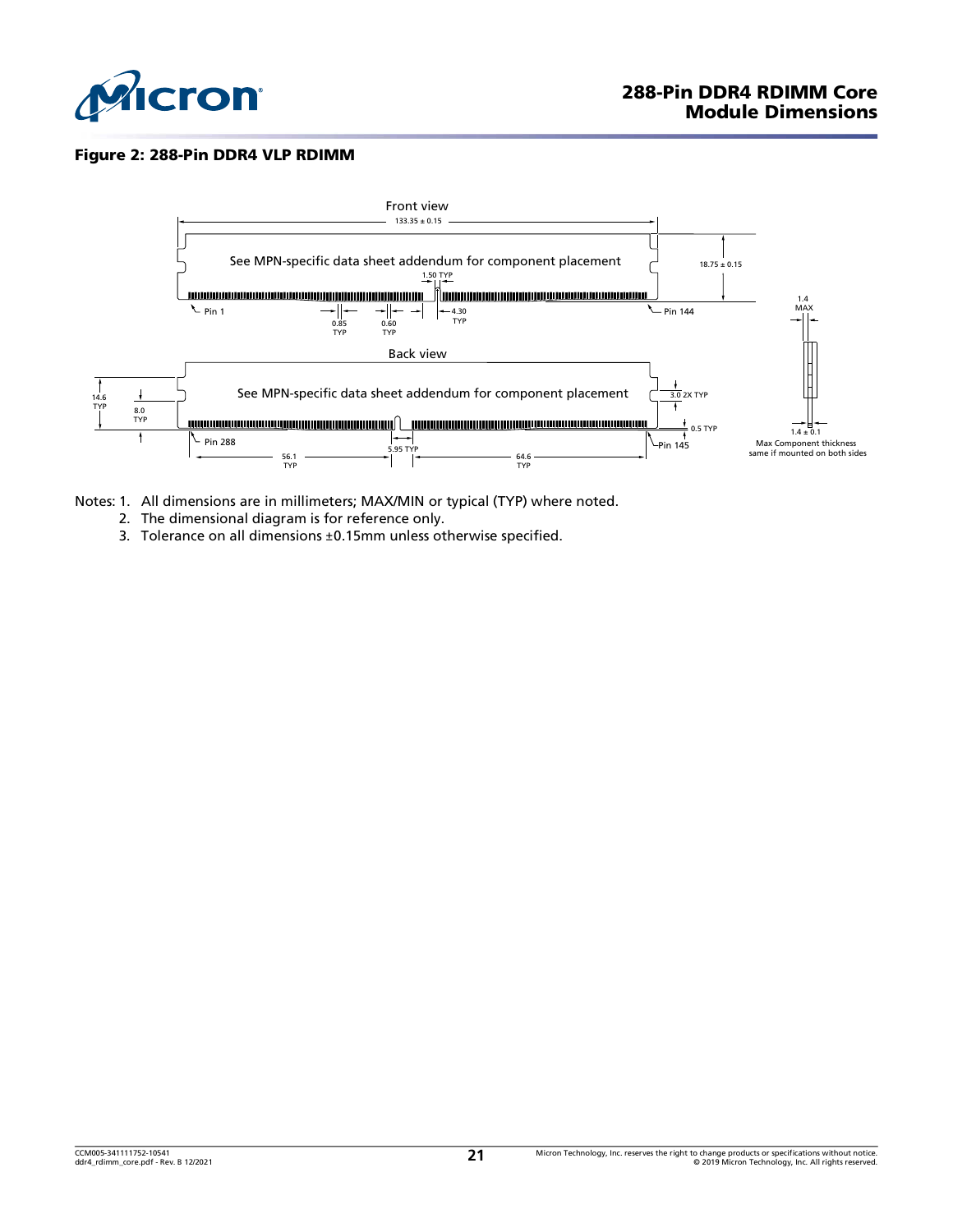

### Figure 3: 288-Pin DDR4 MiniRDIMM



Notes: 1. All dimensions are in millimeters; MAX/MIN or typical (TYP) where noted.

- 2. The dimensional diagram is for reference only.
- 3. Tolerance on all dimensions ±0.15mm unless otherwise specified.